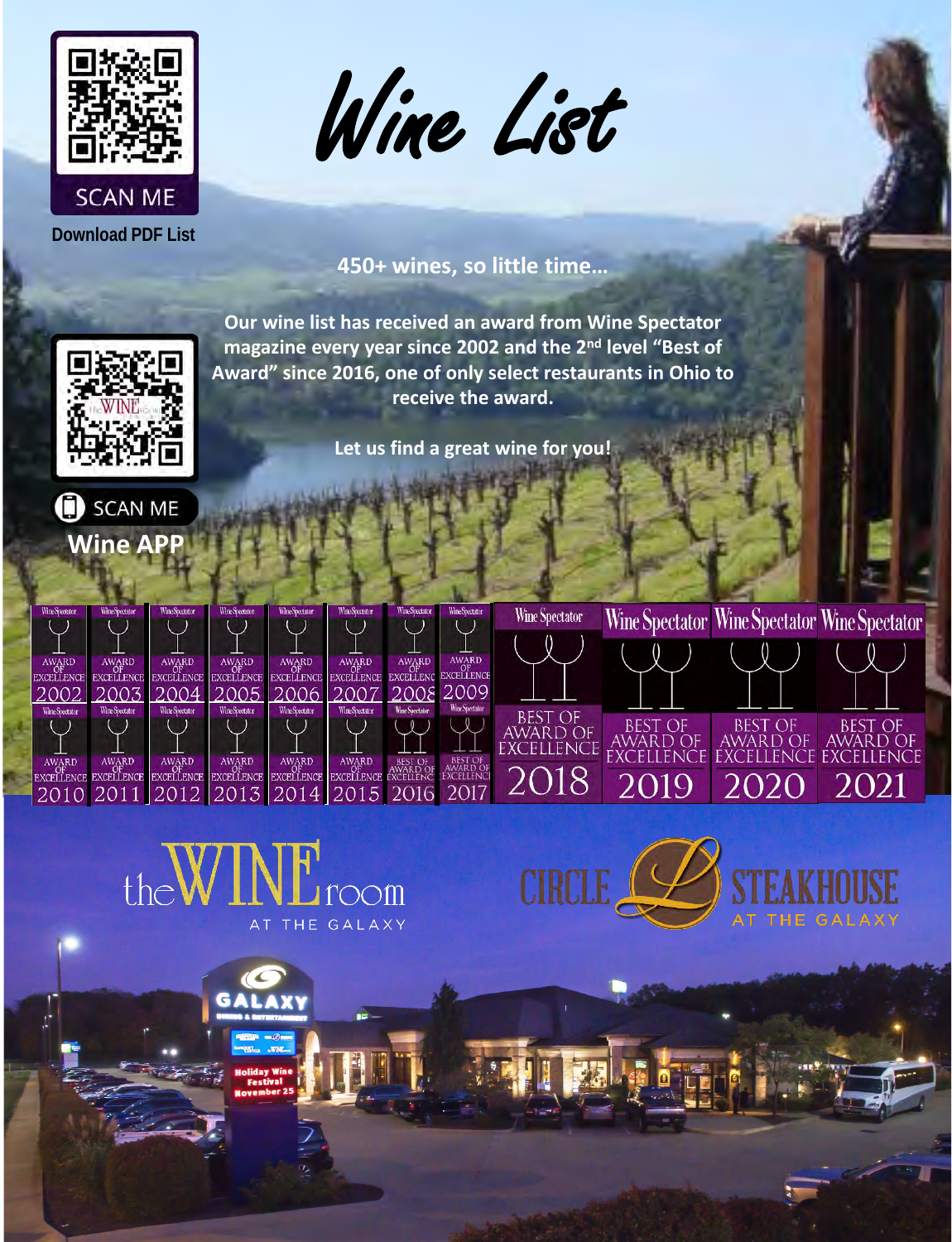

| 76  | <b>Galaxy Chardonnay</b><br>California                                                                                                                | \$26  |
|-----|-------------------------------------------------------------------------------------------------------------------------------------------------------|-------|
| 87  | <b>Toasted Head Chardonnay</b><br>2017 California                                                                                                     | \$32  |
| 88  | <b>Wente Morning Fog Chardonnay</b><br>2020 Livermore Valley AVA, California (WS:87)                                                                  | \$36  |
| 246 | <b>Diora Chardonnay</b><br>2018 Central Coast, Monterey AVA, California                                                                               | \$38  |
| 279 | Kendall Jackson Vintner's Reserve Chardonnay<br>2018 California (WS:87)                                                                               | \$39  |
| 269 | <b>Debonne Reserve Chardonnay</b><br>2020 Grand River Valley, Ohio                                                                                    | \$40  |
| 126 | <b>Alexander Valley Vineyards Chardonnay</b><br>2019 Alexander Valley AVA, California                                                                 | \$40  |
| 256 | <b>Domain Naturaliste Chardonnay</b><br>2016 Margaret River, Australia (WS:92 Best from 2018-2022)                                                    | \$41  |
| 242 | La Crema Chardonnay<br>2019 Sonoma Coast AVA, California (WS88 - Best from 2021-2022)                                                                 | \$43  |
| 241 | Lioco Sonoma County Chardonnay<br>2015 Sonoma County AVA, California                                                                                  | \$50  |
| 247 | Sonoma-Cutrer Russian River Ranches Chardonnay<br>2016 Sonoma Coast AVA, California (WS:87 - Drink now)                                               | \$51  |
| 259 | <b>Kokomo Chardonnay</b><br>2018 Peters Vineyard, Russian River Valley AVA, Sonoma, California (WS:89 - Drink 2020-2021)                              | \$54  |
| 266 | <b>Beringer Luminus Chardonnay</b><br>2018 Napa Valley AVA, California (WS:88)                                                                        | \$58  |
| 237 | Ferrari-Carano Napa Valley Carneros Reserve Chardonnay<br>2018 Napa Valley AVA, California (WS:90 Best 2021-2023)                                     | \$60  |
| 277 | Chateau de la Cree Les Tourelles Premier Cru Chardonnay<br>2017 Montagny, Burgundy, France (WS:86 - Best from 2020-2023)                              | \$62  |
| 234 | Frescobaldi Castello Pomino Benefizio Riserva Chardonnay<br>2018 Pomino Bianco Riserva DOCG, Tuscany, Italy                                           | \$65  |
| 226 | <b>Bethel Heights Casteel Chardonnay</b><br>2017 Willamette Valley AVA, Oregon (WS:92 - Best from 2020-2021)                                          | \$65  |
| 274 | <b>Keenan Chardonnay</b><br>2019 Spring Mountain District, Napa Valley AVA, California                                                                | \$66  |
| 249 | Lingua Franca Avni Chardonnay<br>2018 Willamette Valley AVA, Oregon (WS:92 - Best from 2020-2022)                                                     | \$67  |
| 262 | Au Bon Climat Santa Barbara Historic Vineyards Chardonnay<br>2015 Santa Yuez Valley AVA, Sanford & Benedict Vineyards, California (WS:89 - Drink now) | \$68  |
| 119 | <b>Rombauer Chardonnay</b><br>2020 Carneros AVA, Napa Valley, California (WS:89 - Drink 2021-2023)                                                    | \$68  |
| 272 | <b>Stonestreet Estate Chardonnay</b><br>2016 Alexander Valley AVA, CA (WS:92 - Best from 2019-2024)                                                   | \$70  |
| 225 | Domain Pinson Freres Chablis Mont-de-Milieu<br>2019 Chablis AOC, Burgundy, France (WS:91 - Best from 2021-2025)                                       | \$78  |
| 260 | <b>Shafer Red Shoulder Ranch Chardonnay</b><br>2017 Carneros AVA, Napa Valley, California (WS:90 - Best from 2019-2023)                               | \$85  |
| 261 | <b>Chateau Montelena Chardonnay</b><br>2017 Napa Valley AVA, California (WS:91 - Best from 2020-2023)                                                 | \$87  |
| 264 | Lewis Cellars Napa Chardonnay<br>2018 Napa Valley AVA, California (WS:93 Best from 2020-2025)                                                         | \$88  |
| 257 | <b>Mount Eden Vineyards Estate Chardonnay</b><br>2014 Santa Cruz Mountains AVA, California (WS:91 - Best from 2017-2023)                              | \$97  |
| 239 | <b>Hudson Valley Carneros Chardonnay</b><br>2014 Napa Valley AVA, California (WS:90 - Best from 2017-2021)                                            | \$104 |
| 529 | <b>Sea Smoke Chardonnay</b><br>2019 Santa Rita Hills AVA, California                                                                                  | \$125 |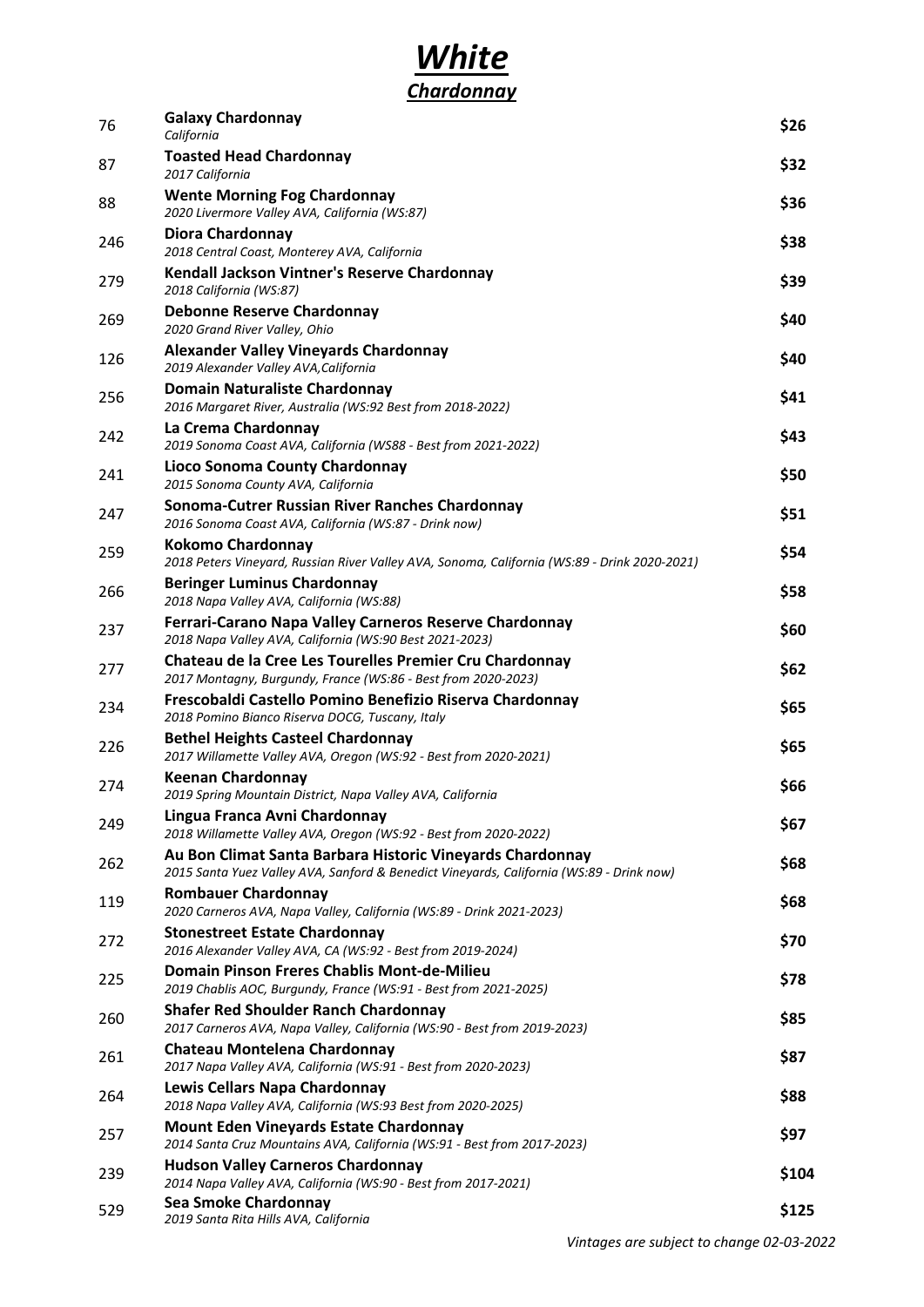#### *Un-Oaked Chardonnay*

| 268 | <b>Domaine Jean Marc Brocard Sainte Claire Chablis</b><br>2015 Chablis AOC, Burgundy, France                | \$47 |
|-----|-------------------------------------------------------------------------------------------------------------|------|
| 128 | <b>Chehalem INOX Chardonnay</b><br>2020 Willamette Valley AVA, Oregon (WS:91 - Best from 2020-2022)         | \$48 |
| 231 | <b>Domaine Jean-Louis Mothe Chablis</b><br>2018 Chablis AOC, Burgundy, France                               | \$56 |
|     | <b>Pinot Grigio / Pinot Gris</b>                                                                            |      |
| 82  | <b>Bosco Dei Cirmioli Pinot Grigio</b><br>2018 Italy                                                        | \$25 |
| 123 | <b>Tiefenbrunner Pinot Grigio</b><br>2020 Vigneti delle Dolomiti IGT, Italy                                 | \$44 |
| 243 | Santa Margherita Pinot Grigio<br>2020 Alto Adige DOC, Italy                                                 | \$52 |
|     | <b>Sauvignon Blanc</b>                                                                                      |      |
| 107 | The Royal Old Vines Steen Chenin Blanc<br>2020 Western Cape, South Africa                                   | \$28 |
| 84  | <b>Sunday Mountain Sauvignon Blanc</b><br>2021 Marlborough, New Zealand                                     | \$36 |
| 221 | <b>Kate Arnold Sauvignon Blanc</b><br>2020 North Coast AVA, California                                      | \$36 |
| 254 | <b>Kim Crawford Sauvignon Blanc</b><br>2021 Marlborough, New Zealand                                        | \$44 |
| 244 | <b>Materra Sauvignon Blanc</b><br>2020 Napa Valley AVA, California                                          | \$44 |
| 115 | <b>Jules Taylor Sauvignon Blanc</b><br>2021 Marlborough, New Zealand                                        | \$44 |
| 223 | Robert Mondavi Napa Fume Blanc<br>2018 Napa Valley AVA, California                                          | \$49 |
| 265 | <b>Cloudy Bay Sauvignon Blanc</b><br>2019 Marlborough, New Zealand (WS:93 - Drink now)                      | \$52 |
| 275 | <b>Serge Laporte Sancerre Les Boursicottes</b><br>2020 Sancerre AOC, Loire Valley, France                   | \$54 |
| 253 | Laird Big Ranch Sauvignon Blanc<br>2016 Oak Knoll District, Napa Valley AVA, California (WS:88 - Drink now) | \$56 |
| 233 | <b>Illumination Sauvignon Blanc, by Quintessa</b><br>2016 Napa/Sonoma County AVA, California                | \$64 |
| 340 | <b>Lewis Sauvignon Blanc</b><br>2018 Napa Valley AVA, California (WS:92 - Drink in 2020)                    | \$68 |
| 230 | <b>Merry Edwards Sauvignon Blanc</b><br>2016 Russian River Valley AVA, California (WS:94 - Drink now)       | \$72 |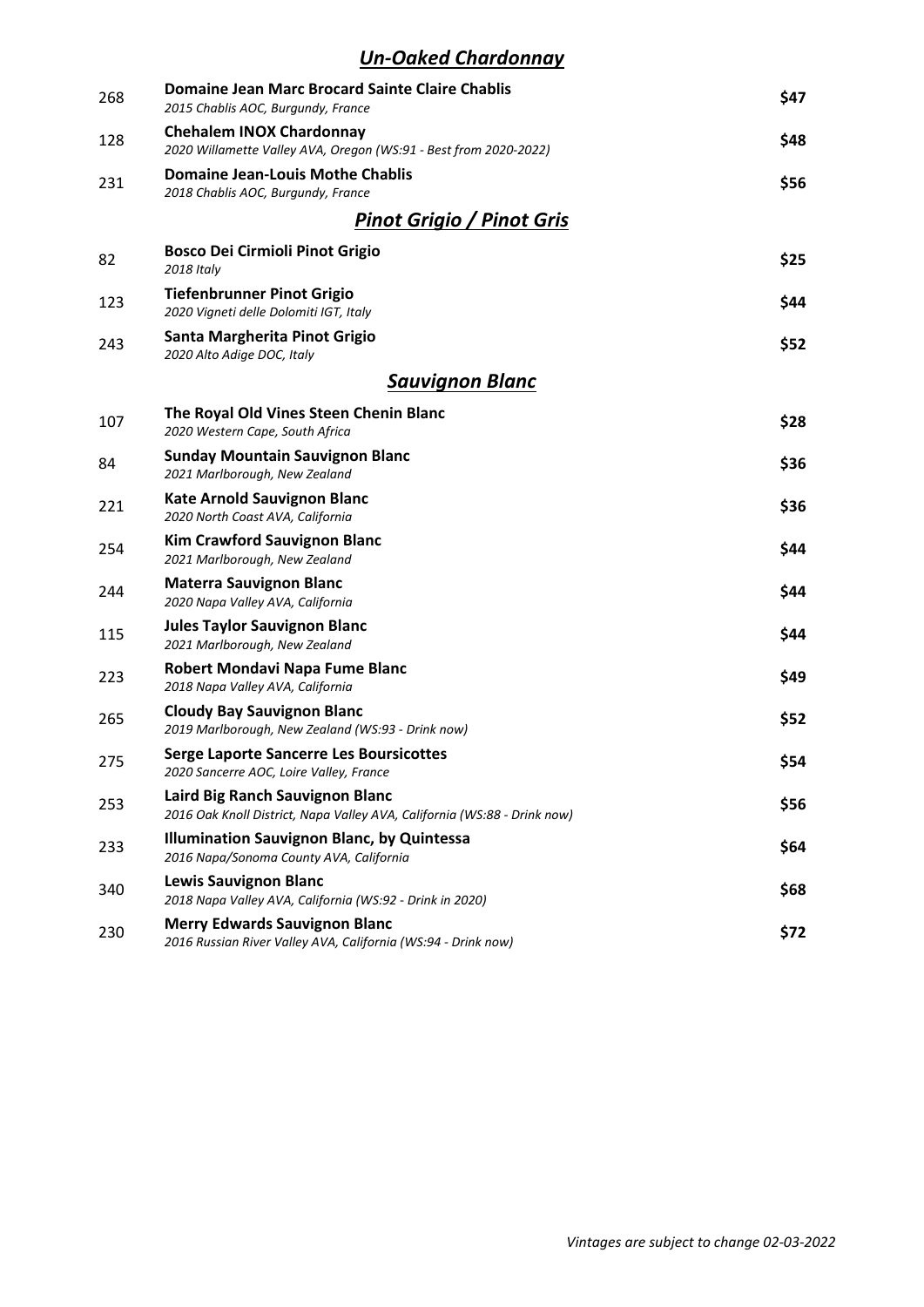#### *Riesling*

| 86  | <b>Hogue Late Harvest Rieling</b><br>2020 Washington                                                                                             | \$26 |
|-----|--------------------------------------------------------------------------------------------------------------------------------------------------|------|
| 112 | <b>Highdef Riesling</b><br>2020 Mosel, Germany                                                                                                   | \$32 |
| 258 | <b>Gee Whiz Tram Driver Riesling</b><br>2017 South Australia                                                                                     | \$36 |
| 109 | <b>Charles Smith Kung Fu Girl Riesling</b><br>2018 Ancient Lakes of Columbia Valley AVA, Washington                                              | \$40 |
| 271 | <b>Strub J &amp; HA Soul to Soul Riesling Kabinett</b><br>2014 Rheinhessen, Germany (WS:91 - Best from 2016-2022)                                | \$43 |
| 248 | <b>Gessinger Zeltinger Schlossberg Riesling Kabinett</b><br>2014 Mosel, Germany                                                                  | \$44 |
| 232 | <b>Leitz Dragonstone Riesling</b><br>2014 Rheingau, Germany                                                                                      | \$45 |
| 122 | Dr. Loosen Blue Slate Riesling Kabinett<br>2018 Mosel, Germany (WS:88 - Drink now)                                                               | \$48 |
| 229 | <b>Chateau St. Michelle/Dr Loosen Eroica Riesling</b><br>2019 Columbia Valley AVA, Washington (WS:91)                                            | \$50 |
| 250 | Reuscher Haart Riesling Kabinett Mosel Piesporter Goldtropfchen<br>2014 Piesporter Goldtropfchen, Mosel, Germany (Best from 2015-2030)           | \$52 |
| 263 | Max Ferd Richter Brauneberg Juffer Sonnenuhr Riesling Spatlese<br>2017 Brauneberg Juffer Sonnenuhr, Mosel, Germany (WS:92 - Best from 2019-2031) | \$56 |
| 236 | J.J. Prum Graacher Himmelreich Riesling Spatlese<br>2011 Graacher Himmelreich, Mosel, Germany (WS:93 - Best from 2013-2032)                      | \$69 |
|     | <b>Dry Riesling</b>                                                                                                                              |      |
| 227 | <b>Ravines Dry Riesling</b><br>2017 Finger Lakes AVA, New York                                                                                   | \$42 |
| 228 | <b>Brooks Riesling</b><br>2019 Willamette Valley AVA, Oregon                                                                                     | \$45 |
|     | Moscato                                                                                                                                          |      |
| 81  | <b>Canyon Road Moscato</b><br>2020 California                                                                                                    | \$26 |
| 103 | Borgo Maragliano "La Caliera" Moscato d'Asti<br>2020 Moscato d'Asti DOCG, Italy                                                                  | \$36 |
|     | Rose                                                                                                                                             |      |
| 67  | <b>Angeline Rose of Pinot Noir</b><br>2020 California                                                                                            | \$26 |
| 68  | <b>Ruby Red Grapefruit Rose</b><br>2019 France                                                                                                   | \$32 |
| 276 | <b>Honoro Vera Rose</b><br>2019 Spain                                                                                                            | \$32 |
| 127 | <b>Anderson's Conn Valley Rose</b><br>2019 Napa Valley AVA, California                                                                           | \$36 |
| 240 | <b>Rubus Corbieres Vin-Gris Rose</b><br>2019 France                                                                                              | \$36 |
| 255 | <b>Spindrift Rose of Pinot Noir</b><br>2018 Willamette Valley AVA, Oregon                                                                        | \$44 |
| 278 | <b>Ca Maioi Chiaretto Rose</b><br>2016 Lombardy, Italy                                                                                           | \$45 |
| 245 | Domaine de Pere Caboche Rose<br>2018 France                                                                                                      | \$52 |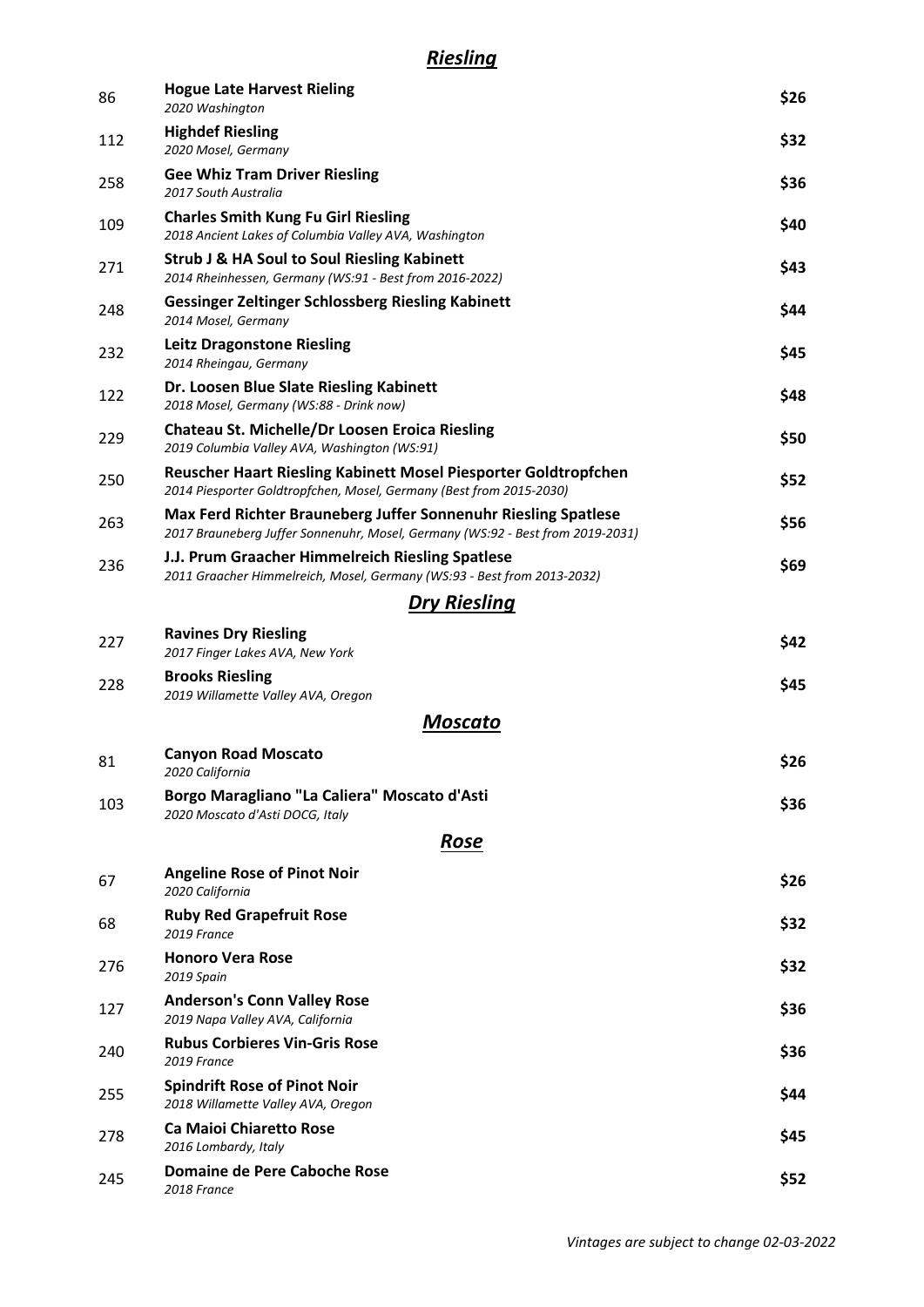| 78   | <b>Galaxy White Zinfandel</b><br>California                                                                   | \$26  |
|------|---------------------------------------------------------------------------------------------------------------|-------|
| 273  | La Closerie Des Lys<br>2016 Vin de Pays d' Oc Les Fruitieres White, France                                    | \$37  |
| 270  | Argiolas "Costamolino" Vermentino di Sardegna<br>2014 Vermentino di Sardegna DOC, Italy                       | \$39  |
| 130  | Alpha Zeta Soave<br>2017 Veneto, Italy                                                                        | \$42  |
| 238  | <b>Matteo Correggia Arneis</b><br>2015 Roero Arneis DOCG, Italy                                               | \$44  |
| 252  | <b>Clarendelle Blanc</b><br>2013 Bordeaux AOC, France (WS:87 - Drink now)                                     | \$45  |
| 222  | La Cana Albarino<br>2017 Rias Baixas DO, Spain (WS:91 - Best from 2018-2022)                                  | \$46  |
| 235  | <b>Carol Shelton Coquille Blanc</b><br>2019 Paso Robles AVA, California (WS:91 - Drink now)                   | \$48  |
| 267  | Zeitgeist Trousseau Gris<br>2014 Russian River Valley AVA, California (WS:88 - Drink now)                     | \$52  |
|      | <u>Sparkling</u>                                                                                              |       |
|      | Champagne                                                                                                     |       |
| 310  | <b>Ayala Brut Majeur</b><br>Champagne AOC, France (WS:92 - Drink now)                                         | \$79  |
| 306  | <b>Vilmart &amp; Cie Cuvee Brut</b><br>Champagne, France (WS:93 Best 2021-2026)                               | \$90  |
| 300  | Moet & Chandon Imperial Brut NV<br>Champagne AOC, France                                                      | \$94  |
| 308  | <b>Veuve Clicquot Brut NV</b><br>Champagne AOC, France                                                        | \$95  |
| 901  | Laurent-Perrier Brut Magnum (1.5L)<br>Champagne AOC, France                                                   | \$100 |
| 309  | <b>Veuve Clicquot Brut Rose NV</b><br>Champagne AOC, France                                                   | \$105 |
| 303  | <b>Bollinger Special Cuvee Brut</b><br>Champagne AOC, France                                                  | \$110 |
| 307  | <b>Collet Espirit Couture Brut</b><br>Champagne AOC, France (50% Pinot Noir/40% Chardonnay/10% Pinot Meunier) | \$135 |
| 305  | <b>Moet &amp; Chandon Dom Perignon Brut</b><br>2010 Champagne AOC, France (WS:96 - Best from 2020-2035)       | \$195 |
| 941  | <b>Perrier Jouet Belle Epoque</b><br>2012 Champagne, France (WS:92) Best from 2020 to 2025                    | \$200 |
|      | <u> Other Sparkling</u>                                                                                       |       |
| 1019 | <b>Wycliff California Champagne Brut</b><br>2020 California                                                   | \$26  |
| 1010 | <b>Martini &amp; Rossi</b><br>NV Asti DOCG, Italy                                                             | \$35  |
| 301  | <b>Zonin Prosecco</b><br>Veneto DOC, Italy                                                                    | \$35  |
| 312  | <b>Domaine Chandon Brut</b><br>California                                                                     | \$45  |
| 302  | <b>Roederer Estate Brut</b><br>Anderson Valley, California                                                    | \$57  |
| 311  | <b>Pitars Prosecco</b><br>Veneto, Italy                                                                       | \$58  |
| 304  | <b>Schramsberg Cremant Sparkling Demi-Sec NV</b><br>2015 Napa Valley AVA, California                          | \$71  |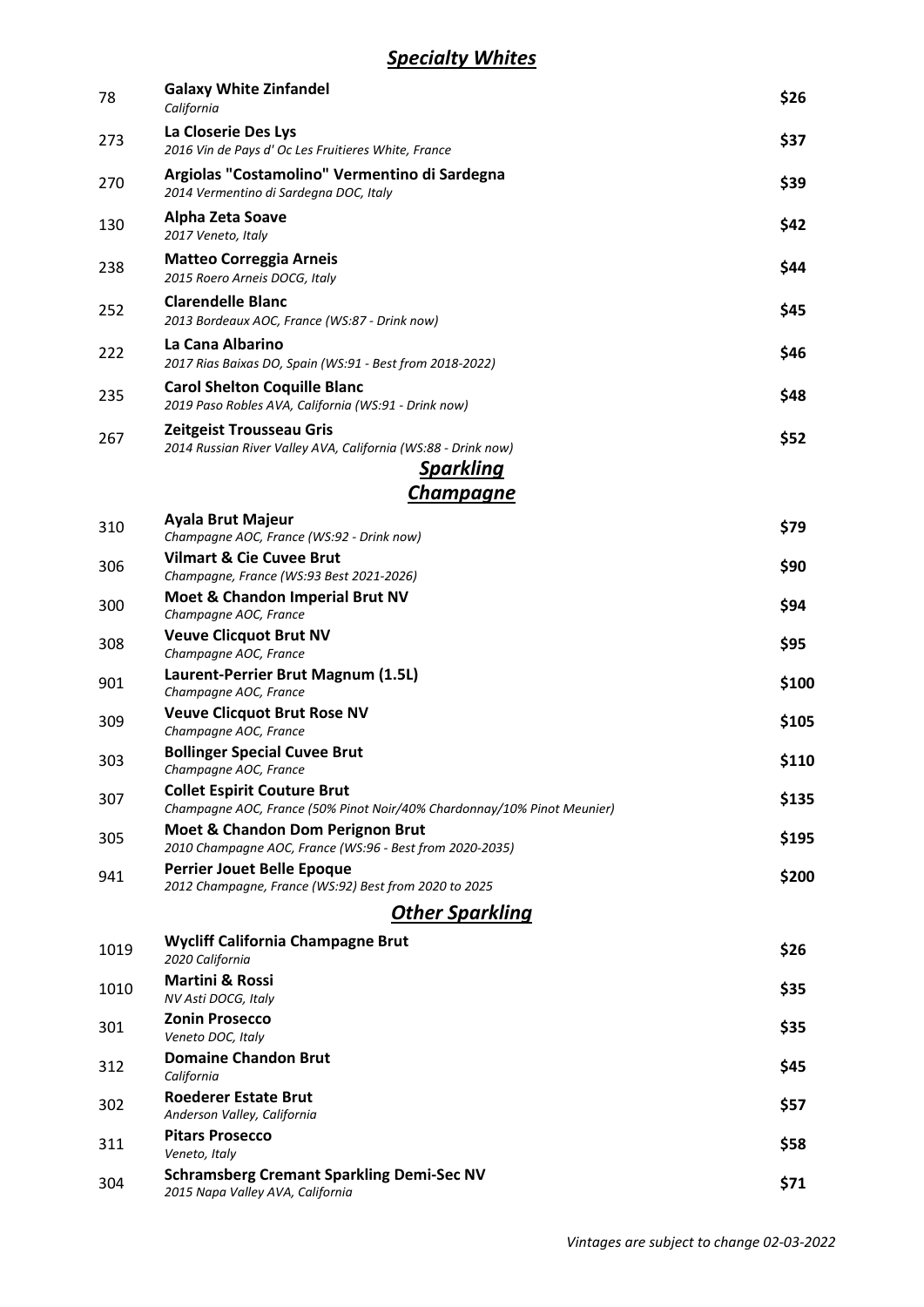# *Red*

## *Cabernet Sauvignon*

| 74  | <b>Galaxy Cabernet Sauvignon</b><br>California                                                                        | \$26 |
|-----|-----------------------------------------------------------------------------------------------------------------------|------|
| 368 | <b>R Collection by Raymond Cabernet Sauvignon</b><br>2019 Lot #1, California                                          | \$30 |
| 521 | Lapis Luna Cabernet Sauvignon<br>2018 Lodi AVA, California (100% Cabernet)                                            | \$36 |
| 611 | Santa Rita Cabernet Sauvignon Medalla Real<br>2017 Maipo Valley, Chile (WS:88 - Best 2020-2023)                       | \$39 |
| 131 | <b>Substance Cabernet Sauvignon</b><br>2018 Columbia Valley AVA, Washington (WS:89 Best from 2021-2026)               | \$42 |
| 360 | <b>Penley Estate Phoenix Cabernet</b><br>2018 Coonawarra Valley, Australia (WS:91 - Best from 2020-2035)              | \$43 |
| 414 | <b>Errazuriz Max Reserva Cabernet Sauvignon</b><br>2018 Aconcagua Valley, Chile                                       | \$44 |
| 538 | <b>McPrice Myers Bull by the Horns Cabernet Sauvignon</b><br>2019 Paso Robles AVA, California                         | \$46 |
| 412 | <b>Pendulum Cabernet Sauvignon</b><br>2019 Columbia Valley AVA, Washington (WS:91 - Best from 2021-2028))             | \$47 |
| 522 | <b>Tishbi Cabernet Sauvignon</b><br>2019 Israel - (85% Cabernet / 15% Merlot)                                         | \$55 |
| 353 | <b>Hess Collection Allomi Cabernet Sauvignon</b><br>2018 Napa Valley AVA, California (WS:90 Best 2021-2025)           | \$58 |
| 581 | <b>Meadowcroft Cabernet Sauvignon</b><br>2018 Dry Creek Valley AVA, California                                        | \$58 |
| 129 | <b>Austin Hope Cabernet Sauvignon</b><br>2019 Paso Robles AVA, California                                             | \$60 |
| 642 | <b>Hall Cabernet Sauvignon</b><br>2018 Napa Valley AVA, California (WS:93 - Best from 2021-2034)                      | \$66 |
| 599 | <b>Louis Martini Napa Cabernet</b><br>2016 Napa Valley AVA, California (WS:89 - Best from 2019-2024)                  | \$70 |
| 431 | <b>Arbios Cabernet Sauvignon</b><br>2006 Napa Valley AVA, California                                                  | \$70 |
| 125 | <b>Beringer Knights Valley Cabernet Sauvignon</b><br>2018 Knights Valley AVA, California (WS:88 Best from 2021-2023)  | \$72 |
| 610 | <b>Raymond Reserve Selection Cabernet Sauvignon</b><br>2015 Napa Valley AVA, California (WS:92 - Best from 2020-2030) | \$73 |
| 517 | <b>Elizabeth Spencer Special Cuvee Cabernet Sauvignon</b><br>2013 Napa Valley AVA, California                         | \$74 |
| 355 | <b>Honig Cabernet Sauvignon</b><br>2015 Napa Valley AVA, California (WS:88 - Best from 2019-2027)                     | \$75 |
| 363 | <b>Orin Swift Palermo Cabernet Sauvignon</b><br>2019 Napa Valley AVA, California                                      | \$76 |
| 329 | <b>Peter Franus Cabernet Sauvignon</b><br>2014 Napa Valley AVA, California (100% Cab) - (WS:90 - Best from 2019-2029  | \$77 |
| 428 | <b>Anderson's Conn Valley Cabernet Sauvignon</b><br>2017 Napa Valley AVA, California (WS:91 - Best from 2020-2028)    | \$80 |
| 569 | <b>Faust Cabernet Sauvignon</b><br>2018 Napa Valley AVA, California (WS:92 - Best from 2021-2028)                     | \$82 |
| 574 | <b>Burgess Cellars Cabernet Sauvignon</b><br>2015 Napa Valley AVA, California                                         | \$85 |
| 499 | <b>Frank Family Cabernet</b><br>2018 Napa Valley AVA, California                                                      | \$86 |
| 626 | <b>Flying "B" Cabernet Sauvignon</b><br>2016 Walla Walla Valley AVA, Washington                                       | \$89 |
| 594 | <b>Gabrielle Collection Equilateral Cabernet Sauvignon</b><br>2013 Napa Valley AVA, California                        | \$89 |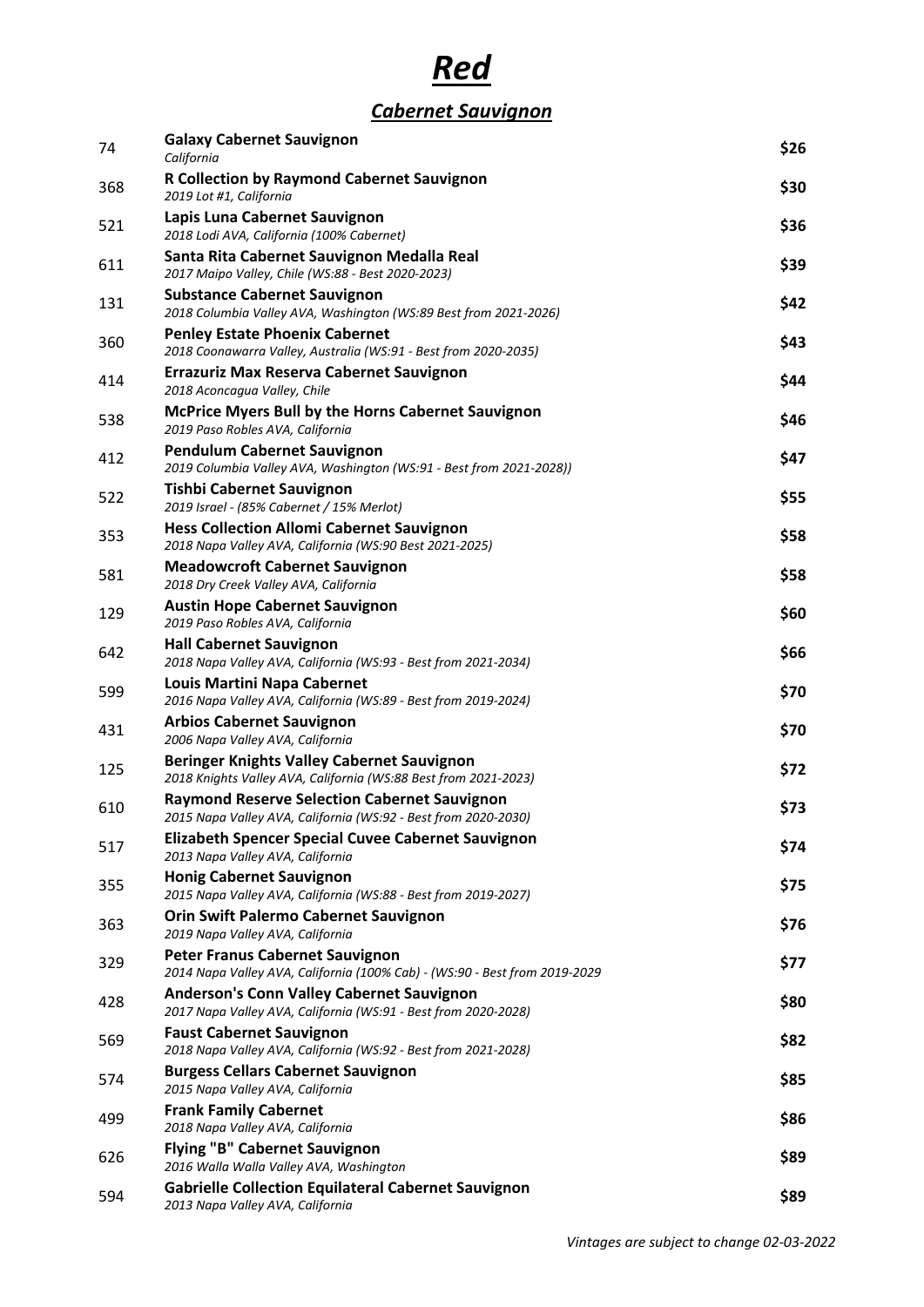| 346 | <b>Groth Cabernet Sauvignon</b><br>2017 Oakville AVA, Napa Valley, California (WS:91 - Best from 2020-2027)                            | \$90  |
|-----|----------------------------------------------------------------------------------------------------------------------------------------|-------|
| 597 | <b>Keenan Cabernet Sauvignon</b><br>2012 Napa Valley AVA, California                                                                   | \$91  |
| 649 | <b>Mount Peak Sentinel Cabernet Sauvignon</b><br>2014 Sonoma-Napa Valley AVA, California                                               | \$93  |
| 621 | Slo Down Wines - Love Hammer Cabernet Sauvignon<br>2015 Napa Valley AVA, California                                                    | \$94  |
| 502 | <b>Neal Family Vineyards Cabernet Sauvignon</b><br>2014 Napa Valley AVA, California                                                    | \$95  |
| 461 | Chateau Montelena Cabernet Sauvignon<br>2018 Napa Valley AVA, California                                                               | \$96  |
| 546 | Robert Mondavi Oakville Cabernet Sauvignon<br>2017 Oakville AVA, Napa Valley, California (WS:90 - Best from 2021-2027)                 | \$99  |
| 349 | Rombauer Napa Valley Cabernet Sauvignon<br>2016 Napa Valley AVA, California (WS:90 - Best from 2019-2024)                              | \$100 |
| 575 | <b>Hess Collection Mount Veeder Cabernet Sauvignon</b><br>2015 Mt. Veeder AVA, Napa Valley, California (WS:92 - Best from 2020-2030)   | \$102 |
| 509 | <b>Ghostwriter Cabernet Sauvignon</b><br>2013 Bates Ranch, Santa Cruz Mountains AVA, California                                        | \$102 |
| 445 | Schrader Double Diamond Oakville Cabernet Sauvignon<br>2018 Napa Valley AVA, California (WS:91 - Best from 2020-2024)                  | \$104 |
| 586 | <b>Joseph Phelps Cabernet Sauvignon</b><br>2018 Napa Valley AVA, California (WS:93 Best 2022-2032)                                     | \$105 |
| 562 | Laird Mast Ranch Cabernet Sauvignon<br>2014 Napa Valley AVA, California (WS:89 - Best from 2020-2031)                                  | \$111 |
| 370 | Silver Oak Alexander Valley Cabernet Sauvignon<br>2017 Alexander Valley AVA, California (WS:87 Best from 2021-2024)                    | \$115 |
| 439 | <b>Celani Family Vineyards Cabernet Sauvignon</b><br>2014 Napa Valley AVA, California                                                  | \$118 |
| 321 | Spottswoode Lyndenhurst Cabernet Sauvignon<br>2015 St. Helena, Napa Valley AVA, California                                             | \$118 |
| 336 | <b>Caymus Vineyards Cabernet Sauvignon</b><br>2019 Napa Valley AVA, California (WS:92 - Best from 2021-2028)                           | \$120 |
| 430 | Anderson's Conn Valley Estate Reserve Cabernet Sauvignon<br>2012 Napa Valley AVA, California                                           | \$122 |
| 564 | Anderson's Conn Valley Estate Reserve Cabernet Sauvignon<br>2011 Napa Valley AVA, California                                           | \$122 |
| 448 | <b>Cakebread Cellars Cabernet Sauvignon</b><br>2018 Napa Valley AVA, California                                                        | \$124 |
| 332 | Anderson's Conn Valley Estate Reserve Cabernet Sauvignon<br>2015 Napa Valley AVA, California (WS:91 - Best from 2020-2026)             | \$124 |
| 493 | Lewis Cellars Napa Cabernet Sauvignon<br>2015 Napa Valley AVA, California (WS:93 - Best from 2021-2033)                                | \$130 |
| 371 | <b>Mount Eden Vineyards Estate Cabernet Sauvignon</b><br>2015 Santa Cruz Mountains AVA, California (WS:90 - Best from 2022-2030)       | \$134 |
| 331 | <b>Shafer One Point Five Cabernet Sauvignon</b><br>2018 Stags Leap District AVA, Napa Valley, California - (WS:94 - Best 2021-2032)    | \$140 |
| 337 | Kamen Estate Cabernet Sauvignon<br>2018 Moon Mountain District AVA, Sonoma, California - Certified Organic (WS:93 Best 2021-2030)      | \$140 |
| 566 | <b>Chimney Rock Cabernet Sauvignon</b><br>2017 Stags Leap District AVA, Napa Valley, California (WS:92 - Best Now - 2030)              | \$145 |
| 446 | Revana Terroir Series Cabernet Sauvignon<br>2015 Napa Valley AVA, California (WS:93 - Best from 2018-2030)                             | \$148 |
| 582 | Nickel & Nickel State Ranch Vineyard Cabernet Sauvignon<br>2017 Yontville AVA, Napa Valley AVA, California (WS:92 Best from 2022-2036) | \$149 |
| 415 | <b>Doubleback Cabernet Sauvignon</b><br>2016 Walla Walla Valley AVA, Washington (WS:93 - Best from 2019-2025)                          | \$150 |
| 551 | <b>Stonestreet Rockfall Vineyard Cabernet Sauvignon</b><br>2014 Alexander Valley AVA, Sonoma, California                               | \$155 |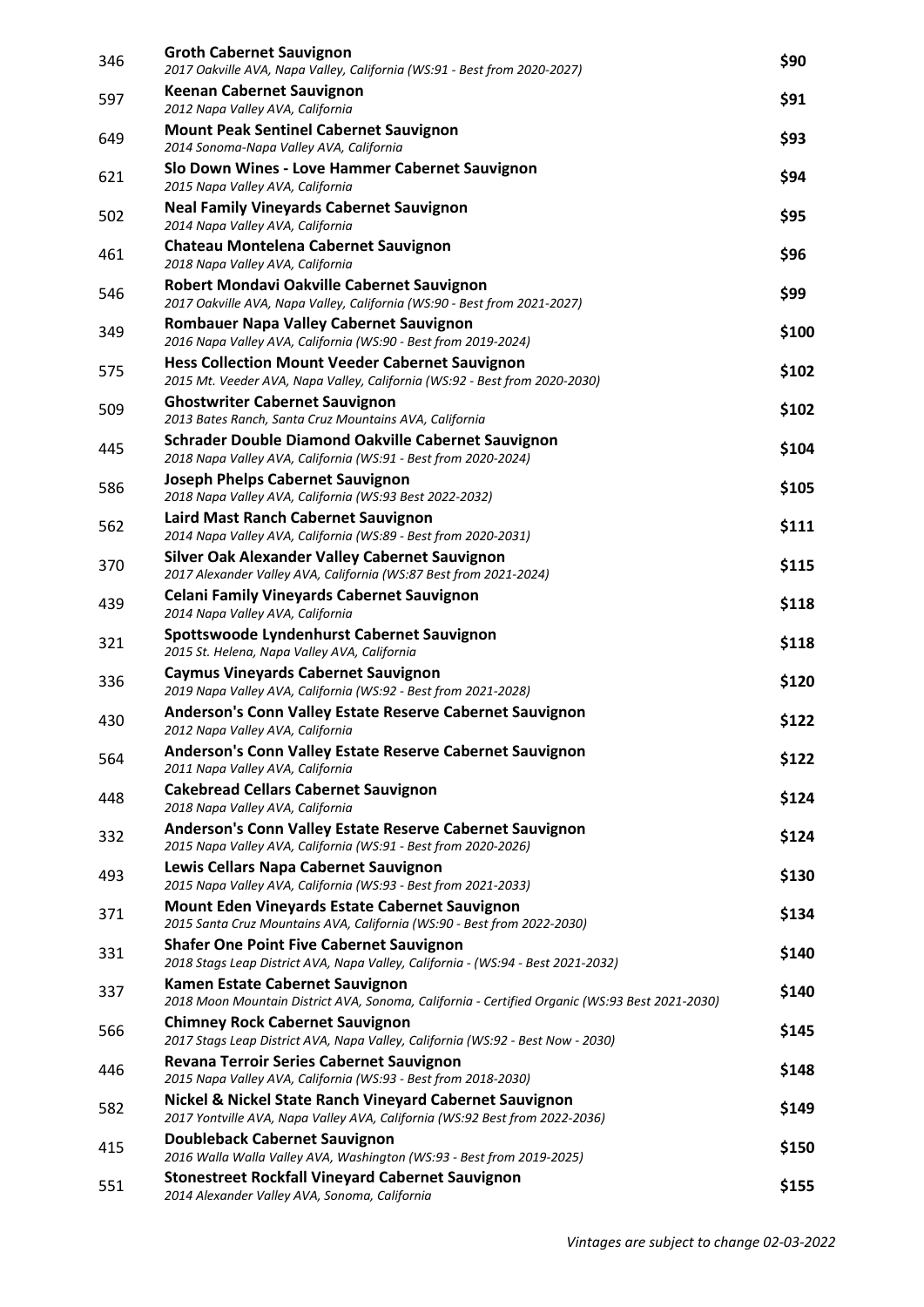| 465 | <b>Silver Oak Napa Valley Cabernet Sauvignon</b><br>2016 Napa Valley AVA, California                                                     | \$165 |
|-----|------------------------------------------------------------------------------------------------------------------------------------------|-------|
| 539 | Don Melchor Reserve Cabernet Sauvignon<br>2019 Puente Alto Vineyard, Maipo Valley, Chile                                                 | \$170 |
| 482 | <b>Silver Oak Napa Valley Cabernet Sauvignon</b><br>1997 Napa Valley AVA, California                                                     | \$180 |
| 964 | Beringer Private Reserve Cabernet Sauvignon<br>2009 Napa Valley AVA, California (WS:91 - Best from 2014-2026)                            | \$185 |
| 962 | Beringer Private Reserve Cabernet Sauvignon<br>2014 Napa Valley AVA, California (WS:90 - Best from 2018-2030)                            | \$190 |
| 961 | Beringer Private Reserve Cabernet Sauvignon<br>2013 Napa Valley AVA, California (WS:93 - Best from 2016-2030)                            | \$195 |
| 963 | Beringer Private Reserve Cabernet Sauvignon<br>2015 Napa Valley AVA, California (WS:92 - Best from 2020-2032)                            | \$195 |
| 632 | Lewis Cellars Reserve Cabernet Sauvignon<br>2015 Napa Valley AVA, California (WS:93 - Best from 2022-2034)                               | \$200 |
| 339 | <b>Caymus Special Selection Cabernet Sauvignon</b><br>2013 Napa Valley AVA, California (WS:95 - Best from 2016-2030)                     | \$205 |
| 585 | <b>Caymus Special Selection Cabernet Sauvignon</b><br>2015 Napa Valley AVA, California (WS:95 - Best from 2019-2032)                     | \$210 |
| 965 | <b>Caymus Special Selection Cabernet Sauvignon</b><br>1999 Napa Valley AVA, California (WS:95 - Best 2004-2014)                          | \$220 |
| 470 | <b>Favia Coombsville Cabernet Sauvignon</b><br>2014 Napa Valley AVA, California (WS:92 - Best from 2017-2030)                            | \$225 |
| 587 | Quilceda Creek Cabernet Sauvignon<br>2016 Columbia Valley AVA, Washington (WS:93 - Best from 2021-2027)                                  | \$225 |
| 559 | <b>Cade Reserve Cabernet Sauvignon Howell Mountain</b><br>2016 Howell Mountain AVA, Napa Valley, Calfornia (WS:93 - Best from 2021-2030) | \$265 |
| 478 | Spottswoode Estate Cabernet Sauvignon St. Helena<br>2017 St.Helena AVA, Napa, California (WS:95 - Best from 2022-2038)                   | \$270 |
| 466 | Spottswoode Estate Cabernet Sauvignon St. Helena<br>2016 St.Helena AVA, Napa, California (WS:96 - Best from 2021-2040)                   | \$275 |
| 990 | Spottswoode Estate Cabernet Sauvignon St. Helena<br>2018 Napa Valley AVA, California (WS:96 - Best from 2022-2040)                       | \$280 |
| 536 | Diamond Creek Volcanic Hill Cabernet Sauvignon<br>2019 Volcanic Hill, Napa Valley AVA, California                                        | \$315 |
| 553 | Diamond Creek Red Rick Terrace Cabernet Sauvignon<br>2019 Red Rock Terrace, Napa Valley AVA, California                                  | \$315 |
| 986 | <b>Shafer Hillside Select Cabernet Sauvignon</b><br>2015 Stags Leap District, Napa Valley AVA, California (WS:95 Best 2022-2038)         | \$325 |
| 555 | <b>Shafer Hillside Select Cabernet Sauvignon</b><br>2016 Stags Leap District, Napa Valley AVA, California (WS:95 - Best from 2021-2038)  | \$325 |
| 998 | <b>Shafer Hillside Select Cabernet Sauvignon</b><br>2014 Stags Leap District, Napa Valley AVA, California (WS:93 - Best from 2021-2036)  | \$325 |
| 449 | <b>Shafer Hillside Select Cabernet Sauvignon</b><br>2017 Napa Valley AVA, California                                                     | \$330 |
| 571 | Penfolds Bin 707 Cabernet Sauvignon<br>2010 South Australia (WS:97 - Best from 2015-2030)                                                | \$425 |
| 989 | Araujo Eisele Vineyard Cabernet Sauvignon<br>2012 Napa Valley AVA, California (WS:94 Best from 2015-2030)                                | \$600 |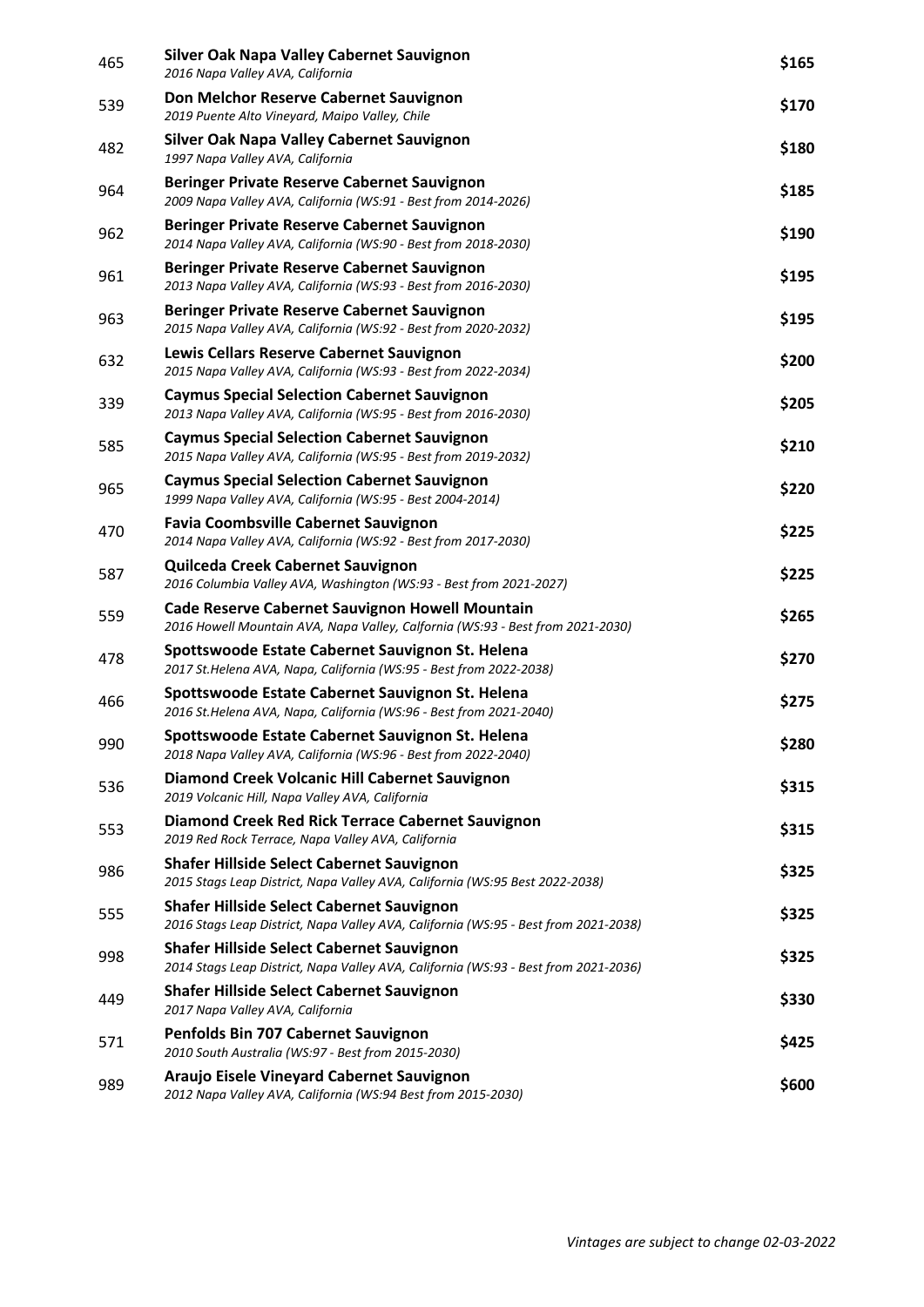| 71  | <b>Galaxy Red Blend</b><br>Napa Valley AVA, California                                                                                            | \$26 |
|-----|---------------------------------------------------------------------------------------------------------------------------------------------------|------|
| 113 | <b>Charles &amp; Charles Red Blend</b><br>2018 Columbia Valley AVA, Washington                                                                    | \$36 |
| 512 | <b>Greg Norman Estates Cabernet/Shiraz</b><br>2018 Limestone Coast, Australia (WS:88)                                                             | \$37 |
| 558 | La Closerie Des LYS Les Fruitieres<br>2016 France (Cabernet Franc, Merlot, Grenache, Syrah)                                                       | \$38 |
| 361 | <b>Maryhill WInemakers Red</b><br>2017 Columbia Valley AVA, Washington                                                                            | \$39 |
| 646 | <b>Montes Twins Red Blend</b><br>2017 Colchagua Valley, Chile (35% Cab, 30% Syrah, 25% Carmenà re, 10% Tempranillo)                               | \$40 |
| 343 | <b>Coppola Diamond Series Claret</b><br>2017 California - (79% Cab/13% Petit Verdot/5% Malbec/3% Cab Franc)                                       | \$42 |
| 100 | Hook & Ladder Tillerman Red Blend<br>2017 Chalk Hill, Russian River AVA, California                                                               | \$43 |
| 315 | <b>Now Presenting Red Blend</b><br>2016 Paso Robles AVA, California                                                                               | \$44 |
| 362 | <b>Ransom Red Blend</b><br>2015 Rogue Valley AVA, Oregon                                                                                          | \$45 |
| 602 | <b>Mulderbosch Faithful Hound</b><br>2016 Stellenbosch, S. Africa (WS:89 - Best from 2020-2024)                                                   | \$46 |
| 314 | <b>Gabrielle Cellars Vertex Cuvee Blend 620</b><br>NV Napa AVA, California                                                                        | \$47 |
| 338 | Wind Gap SOIF Old Vine Red Wine<br>2015 N.Coast AVA, California (35% Valdiguie/20% Zin/15% Carignan/12% Petite Sirah/10% Dolcetto)                | \$51 |
| 104 | <b>Decoy Red Wine</b><br>2019 Sonoma County AVA, California                                                                                       | \$52 |
| 648 | <b>Brutocao Quardriga Red Blend</b><br>2015 Hopland Ranches, Mendocino, California (26% Sangiovese/30% Primitivo/21% Barbera/23% Dolcetto)        | \$52 |
| 101 | <b>Slo Down Wines "Sexual Chocolate"</b><br>2019 California AVA                                                                                   | \$56 |
| 516 | <b>Mollydooker Two Left Feet</b><br>2017 South Australia (WS:89 - Best 2019-2029) 71% Shiraz/16% Merlot/15% Cab                                   | \$58 |
| 543 | <b>Blue Rock Baby Blue Proprietary Red</b><br>2018 Sonoma AVA, California (WS:89 Best from 2021-2023)                                             | \$60 |
| 494 | <b>Finca Decero Owl &amp; The Dust Devil</b><br>2014 Mendoza, Argentina (WS:90 - Best from 2017-2020) Malbec / Cabernet / Cabernet Franc          | \$62 |
| 595 | <b>Lucas &amp; Lewellen Hidden Assets</b><br>2016 Santa Barbara County AVA, California (WS:87 - Drink now)                                        | \$63 |
| 437 | <b>Murrieta's Well The Spur Red Blend</b><br>2016 Livermore Valley AVA, California (WS:87 - Best 2019-2021 - 64% Cab/14% Petite Sirah/13% Merlot) | \$64 |
| 400 | <b>Eagle Eye Meritage</b><br>2012 Napa Valley AVA, California                                                                                     | \$65 |
| 474 | <b>Ferrari-Carano Tresor</b><br>2014 Sonoma County AVA, California (62% Cab/13% Petit Verdot/11% Malbec/10% Merlot/4% Cab Franc)                  | \$68 |
| 372 | <b>Orin Swift Abstract Red Blend</b><br>2018 California (WS:92 - Best from 2020-2028) Grenache/Petite Sirah/Syrah                                 | \$68 |
| 633 | <b>Calluna Vineyards Cuvee</b><br>2013 Chalk Hill AVA, Sonoma County, California                                                                  | \$68 |
| 454 | <b>Taken Napa Valley Red</b><br>2016 Napa Valley AVA, CA (WS:91 - Best from 2020-2028) -61% Syrah/38% Merlot/1% Petite Sirah                      | \$69 |
| 421 | <b>Materra Right Bank Merlot Blend</b><br>2018 Napa Valley AVA, California (Merlot/Cabernet Blend)                                                | \$70 |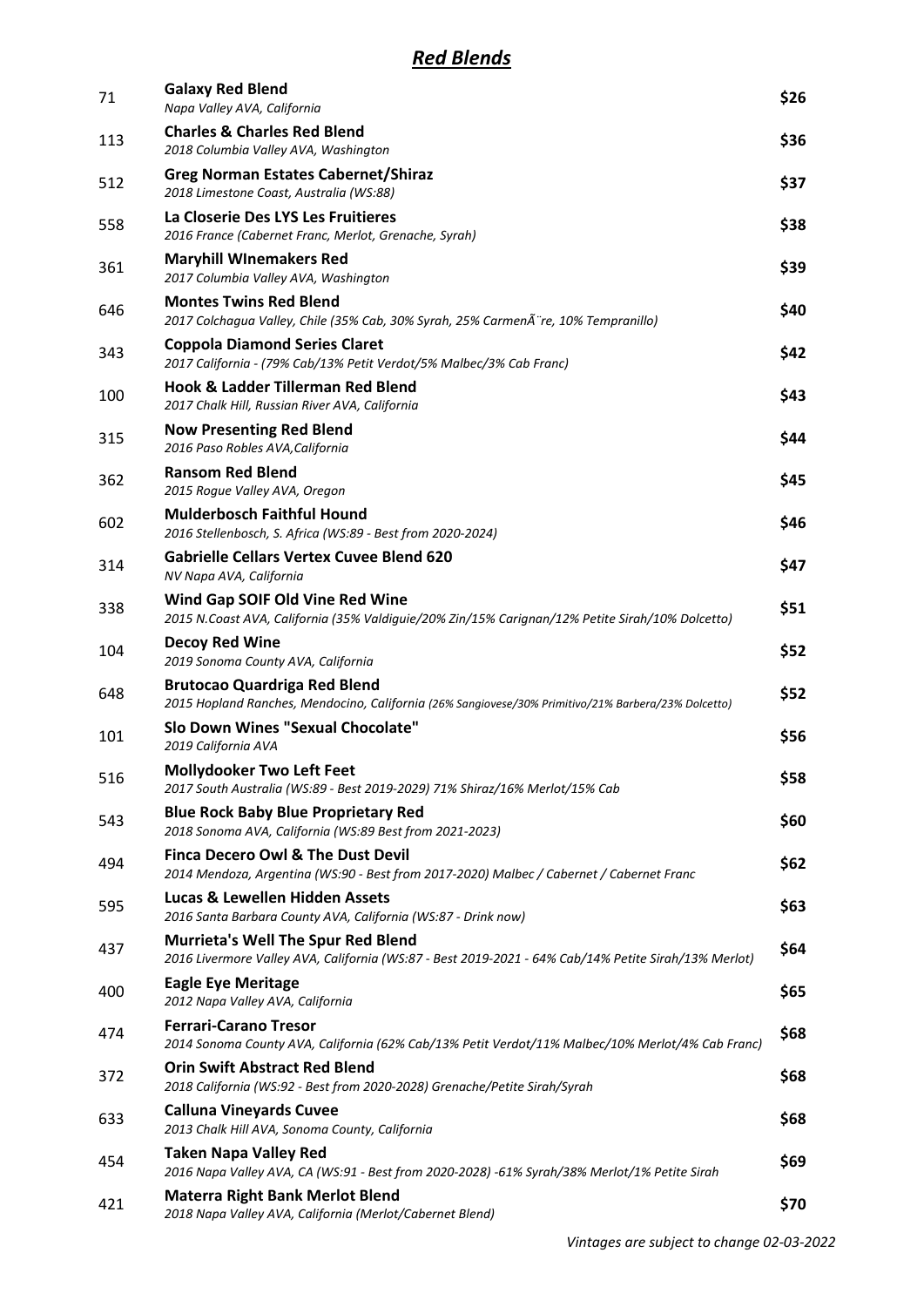| 433 | <b>Ramey Claret</b><br>2014 Napa Valley AVA, California (WS:90-Best 2016-2027) 63% Cab/24% Merlot/7% Malbec/3% Syrah/2%PV         | \$73  |
|-----|-----------------------------------------------------------------------------------------------------------------------------------|-------|
| 616 | <b>Storybook Mountain Vineyards Antaeus</b><br>2012 Napa Valley AVA, California - (53% Zin/34% Cab/10% Petit Verdot/3% Merlot)    | \$79  |
| 121 | <b>The Prisoner Red Blend</b><br>2019 Napa Valley AVA, California                                                                 | \$80  |
| 506 | Palazzo Napa Valley Left Bank Red<br>2015 Napa Valley AVA, California - (Cabernet Sauvignon/Merlot/Cabernet Franc)                | \$82  |
| 435 | <b>Hunter Glenn Red Blend</b><br>2016 Napa Valley AVA, California                                                                 | \$82  |
| 401 | <b>Racecar Red by Lewis</b><br>2018 Napa Valley AVA, California (WS:93 - Best from 2021-2033)                                     | \$85  |
| 366 | L'Ecole No. 41 Apogee Pepper Bridge Red Blend<br>2016 Walla Walla Valley AVA, Washington (WS:89 - Best from 2019-2024)            | \$89  |
| 608 | <b>Cave Dog Red Blend</b><br>2016 Napa Valley AVA, California                                                                     | \$90  |
| 335 | Jonata Todos Red Blend<br>2014 Santa Ynez Valley AVA, California                                                                  | \$92  |
| 327 | <b>Celani Vineyards Tenacious Red</b><br>2015 Napa Valley AVA, California (70% Merlot/30% Cabernet Franc)                         | \$94  |
| 457 | <b>Galaxy Terlato Red Blend</b><br>2013 California AVA                                                                            | \$104 |
| 643 | <b>Orin Swift Papillon Red Blend</b><br>2016 Napa Valley AVA, California (Cab/Merlot/Petit Verdot/Malbec/Cab Franc/Petite Sirah)  | \$105 |
| 408 | L'Aventure Estate Cuvee<br>2011 Paso Robles AVA, California                                                                       | \$112 |
| 491 | Penfolds Bin 389 Cabernet/Shiraz Blend<br>2018 South Australia (WS:92 - Best from 2020-2032) 51% Cab/49% Shiraz                   | \$115 |
| 592 | <b>Montes Purple Angel</b><br>2018 Colchagua Valley, Chile (WS:93 - Best 2021-2026) 92% Carmenere/8% Petit V                      | \$125 |
| 641 | <b>Deranged by Prisoner</b><br>2015 Napa Valley AVA, California                                                                   | \$129 |
| 497 | <b>Domaine Serene Grand Cheval</b><br>2017 Walla Walla Valley/Dundee Hills AVA, Oregon (WS:88 Best from 2021-2028)                | \$135 |
| 561 | Casa Lapostolle Clos Apalta Blend<br>2011 Apalta Vineyard, Colchagua Valley, Chili (71% Carmenere/20% Cab/9% Merlot)              | \$140 |
| 554 | <b>Quintessa</b><br>2014 Rutherford AVA, Napa Valley, California (WS:92 - Best from 2017-2032)                                    | \$205 |
| 563 | Quintessa<br>2016 Rutherford AVA, Napa Valley, California (WS:93 - Best from 2020-2032)                                           | \$210 |
| 565 | Quintessa<br>2015 Rutherford AVA, Napa Valley, California (WS:91 - Best from 2019-2029)                                           | \$210 |
| 960 | <b>Quintessa</b><br>2018 Napa Valley AVA, California (WS:93 - Best from 2021-2035)                                                | \$210 |
| 324 | Pahlmeyer Napa Valley Red<br>2013 Napa Valley AVA, California (WS:93 - Best 2016-2028) (81% Cab/7% Merlot/6% Malbec/3% Cab Franc) | \$220 |
| 444 | Joseph Phelps Insignia<br>2009 Napa Valley AVA, California (WS:91 - Best from 2014-2024)                                          | \$250 |
| 567 | Joseph Phelps Insignia<br>2011 Napa Valley AVA, California (WS:88 - Best from 2016-2028)                                          | \$255 |
| 579 | Joseph Phelps Insignia<br>2012 Napa Valley AVA, California (WS:93 - Best from 2017-2030)                                          | \$260 |
| 556 | Joseph Phelps Insignia<br>2010 Napa Valley AVA, California (WS:94 - Best from 2015-2028)                                          | \$260 |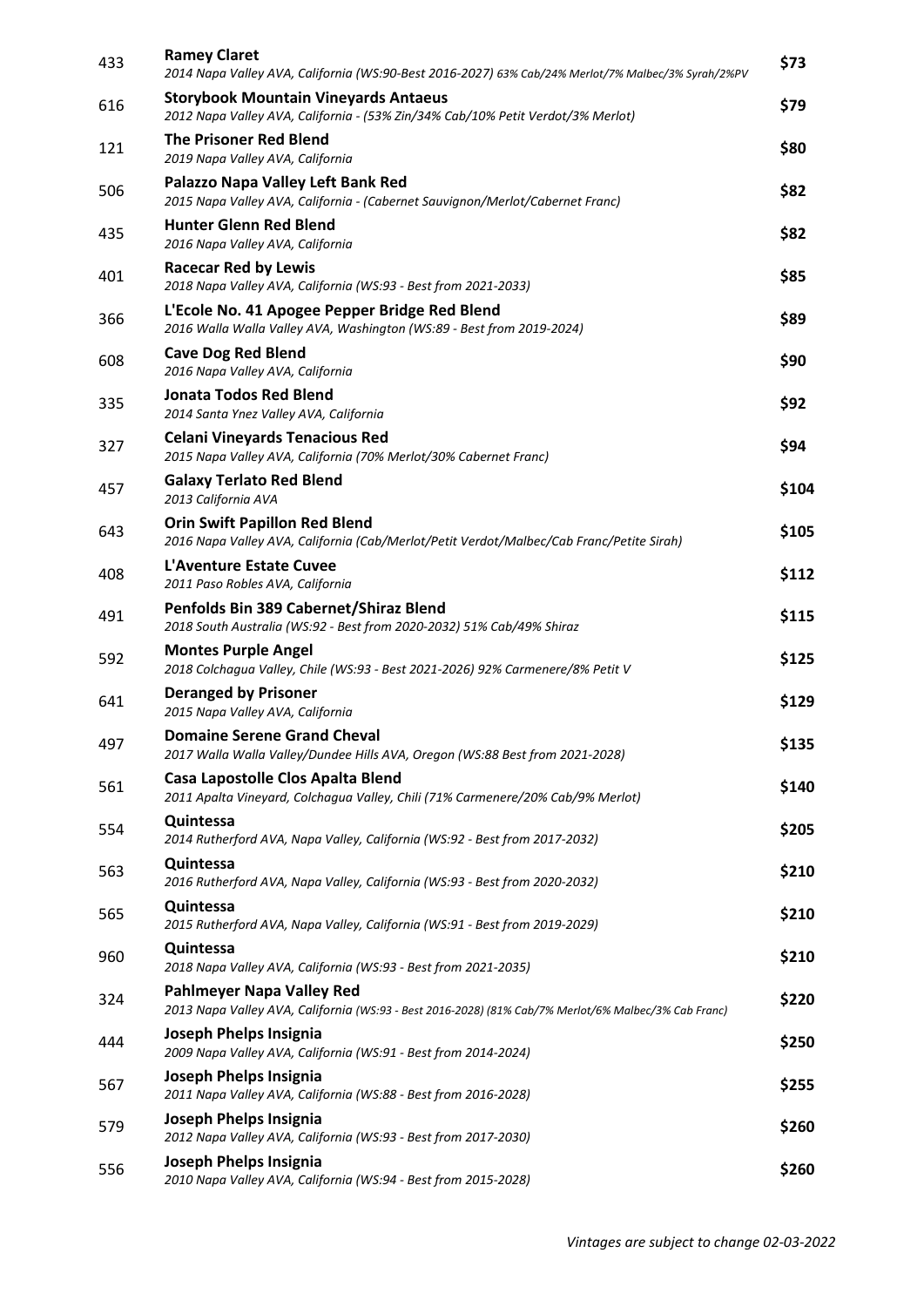| 580 | Joseph Phelps Insignia<br>2013 Napa Valley AVA, California (WS:93 - Best from 2018-2032) | \$265 |
|-----|------------------------------------------------------------------------------------------|-------|
| 973 | Joseph Phelps Insignia<br>2014 Napa Valley AVA, California (WS:90 - Best from 2017-2032) | \$280 |
| 980 | Joseph Phelps Insignia<br>2015 Napa Valley AVA, California (WS:91 - Best from 2022-2032) | \$290 |
| 982 | Joseph Phelps Insignia<br>2017 Napa Valley AVA, California (WS:94 - Best from 2022-2038) | \$310 |
| 981 | Joseph Phelps Insignia<br>2016 Napa Valley AVA, California (WS:95 - Best from 2021-2035) | \$310 |
| 983 | Joseph Phelps Insignia<br>2018 Napa Valley AVA, California (WS:94 - Best from 2022-2036) | \$325 |
| 987 | <b>Opus One</b><br>2004 Napa Valley AVA, California (WS:93 - Best from 2014-2024)        | \$340 |
| 443 | <b>Opus One</b><br>2003 Napa Valley AVA, California (WS:87)                              | \$355 |
| 405 | <b>Opus One</b><br>2011 Napa Valley AVA, California (WS:92 - Best from 2019-2032)        | \$360 |
| 407 | <b>Opus One</b><br>2012 Napa Valley AVA, California (WS:93 - Best from 2015-2028)        | \$370 |
|     | <b>Cabernet Franc and Blends</b>                                                         |       |
| 609 | <b>Debonne Cabernet Franc</b><br>2016 Grand River Valley, Ohio                           | \$40  |
| 650 | <b>Ransom Cabernet Franc</b><br>2016 Roque Valley, OR                                    | \$50  |
| 619 | <b>Monticello Vineyards Cabernet Franc</b><br>$2012$ News Velley AVA, California         | \$79  |

| 619 | <u>IVIOIILICEIIU VIIIEVALUS CADEITIEL ITAIIL</u><br>2013 Napa Valley AVA, California                         | \$79  |
|-----|--------------------------------------------------------------------------------------------------------------|-------|
| 596 | Lang & Reed Two-Fourteen Cabernet Franc<br>2013 Napa Valley AVA, California (WS:87 - Drink now)              | \$82  |
| 333 | <b>Anderson Conn Valley Right Bank</b><br>2016 Napa Valley AVA, California (56% Cabernet Franc / 44% Merlot) | \$104 |



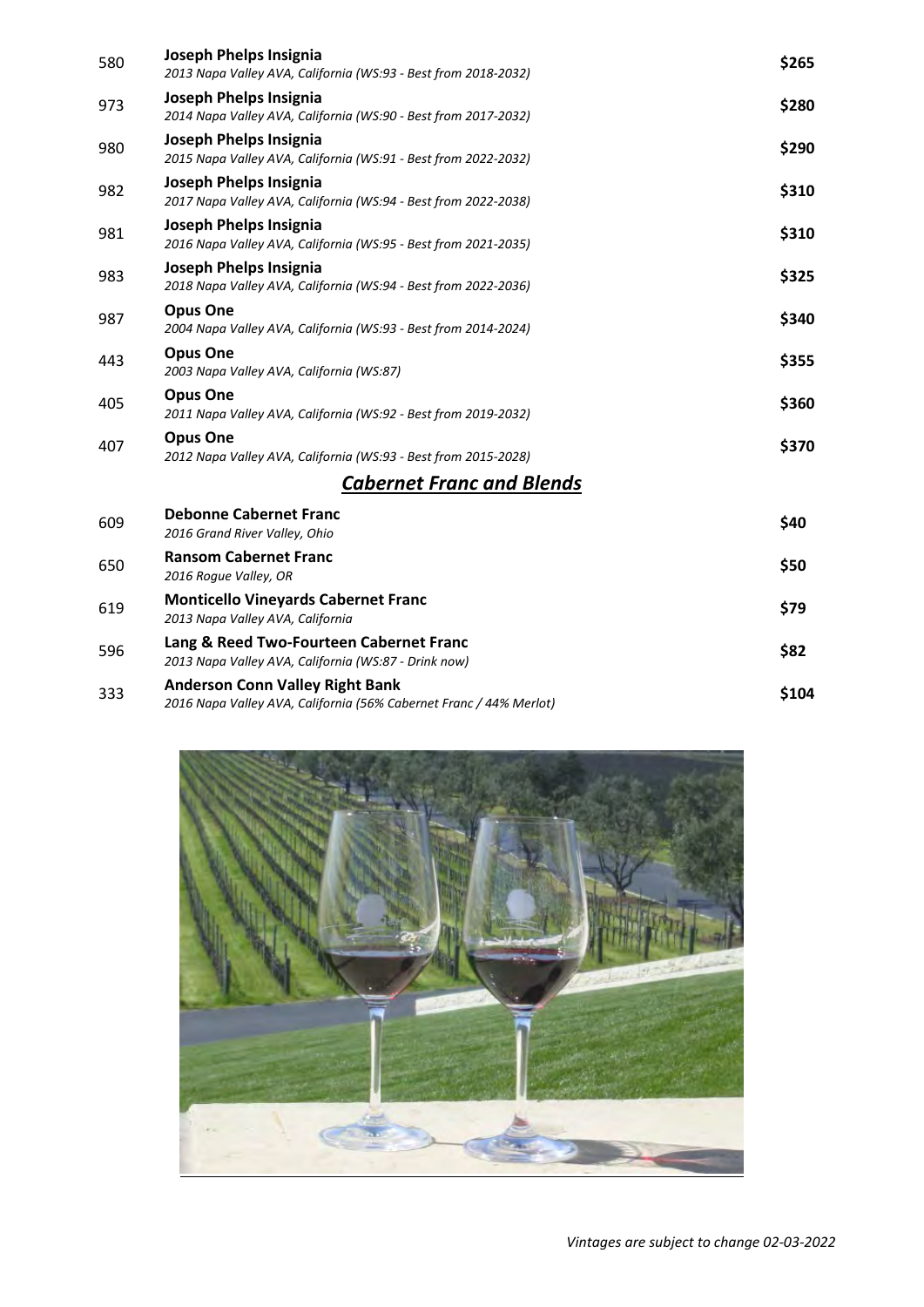| 72  | <b>Galaxy Merlot</b><br>California                                                                                                                       | \$26  |
|-----|----------------------------------------------------------------------------------------------------------------------------------------------------------|-------|
| 513 | <b>R Collection by Raymond Merlot</b><br>2018 California                                                                                                 | \$33  |
| 330 | <b>Alexander Valley Vineyards Merlot</b><br>2018 Alexander Valley AVA, California                                                                        | \$43  |
| 344 | <b>Ferrari-Carano Merlot</b><br>2017 Sonoma County AVA, California                                                                                       | \$48  |
| 124 | <b>Markham Napa Valley Merlot</b><br>2018 Napa Valley AVA, California (WS:91 - Best from 2021-2025)                                                      | \$48  |
| 375 | <b>Flora Springs Merlot</b><br>2015 Napa Valley AVA, California (WS:88 - Drink now)                                                                      | \$56  |
| 120 | <b>Stags' Leap Napa Valley Merlot</b><br>2018 Napa Valley AVA, California (WS:88 Best from 2021-2023)                                                    | \$58  |
| 550 | <b>Steele Stymie Merlot</b><br>2012 Lake County AVA, California                                                                                          | \$60  |
| 345 | <b>Raymond Reserve Merlot</b><br>2019 Napa Valley AVA, California                                                                                        | \$60  |
| 116 | <b>Rombauer Merlot</b><br>2018 Carneros AVA, Napa Valley, California (WS;88)                                                                             | \$78  |
| 503 | <b>Duckhorn Merlot</b><br>2018 Napa Valley AVA, California (WS:89 - Best from 2021-2023)                                                                 | \$80  |
| 325 | <b>Emmolo Merlot</b><br>2016 Napa Valley AVA, California                                                                                                 | \$84  |
| 458 | <b>Robert Foley Merlot</b><br>2014 Napa Valley AVA, California                                                                                           | \$93  |
| 603 | <b>Duckhorn Three Palms Vineyard Merlot</b><br>2015 Napa Valley AVA, California (WS:91-Best 2018-2022)-91% Merlot/7% Cab/1.5% Petit Verdot)              | \$130 |
| 476 | <b>Duckhorn Three Palms Vineyard Merlot</b><br>2017 Napa Valley AVA, CA (WS:96 - Best from 2020-2027) 91% Merlot, 5% Cab, 2% Malbec, 1% Cab Fr, 1% Pet V | \$145 |
|     | <b>Pinot Noir</b>                                                                                                                                        |       |
| 106 | DeLoach Vineyards Heritage RSV Pinot Noir<br>2019 St. Helena AVA, California                                                                             | \$28  |
| 316 | <b>Sebastopol Oaks Pinot Noir</b><br>2017 Sonoma County AVA, California                                                                                  | \$36  |
| 322 | <b>Parker Station Pinot Noir</b><br>2017 Santa Cruz Mountains AVA, California (WS:87 - Drink now)                                                        | \$37  |
| 80  | <b>Meiomi Pinot Noir</b><br>2016 Sonoma/Monterey/Santa Barbara AVA, California                                                                           | \$42  |
| 356 | <b>Elouan Pinot Noir</b><br>2018 Willamette Valley AVA, Oregon (WS:88)                                                                                   | \$44  |
| 118 | <b>Planet Oregon Pinot Noir</b><br>2019 Willamette Valley AVA, Oregon (WS:92 - Best from 2021-2028)                                                      | \$44  |
| 377 | <b>Willowbrook Pinot Noir</b><br>2019 Russian River Valley AVA, California                                                                               | \$45  |
| 625 | <b>Boen Pinot Noir</b><br>2019 Santa Barbara-Sonoma-Monterey Counties, Sonoma, California (WS:88)                                                        | \$48  |
| 652 | <b>Roco Gravel Road Pinot Noir</b><br>2018 Willamette Valley AVA, Oregon (WS:91 - Best from 2020-2028)                                                   | \$52  |
| 319 | <b>Praxis Pinot Noir</b><br>2015 Sonoma County AVA, California                                                                                           | \$52  |
| 651 | <b>Solena Grand Cuvee Pinot Noir</b><br>2018 Willamette Valley AVA, Oregon (WS:92 - Best from 2020-2028)                                                 | \$54  |
| 111 | Ponzi Tavola Pinot Noir<br>2018 Willamette Valley AVA, Oregon (WS:91 - Best 2021-2028)                                                                   | \$56  |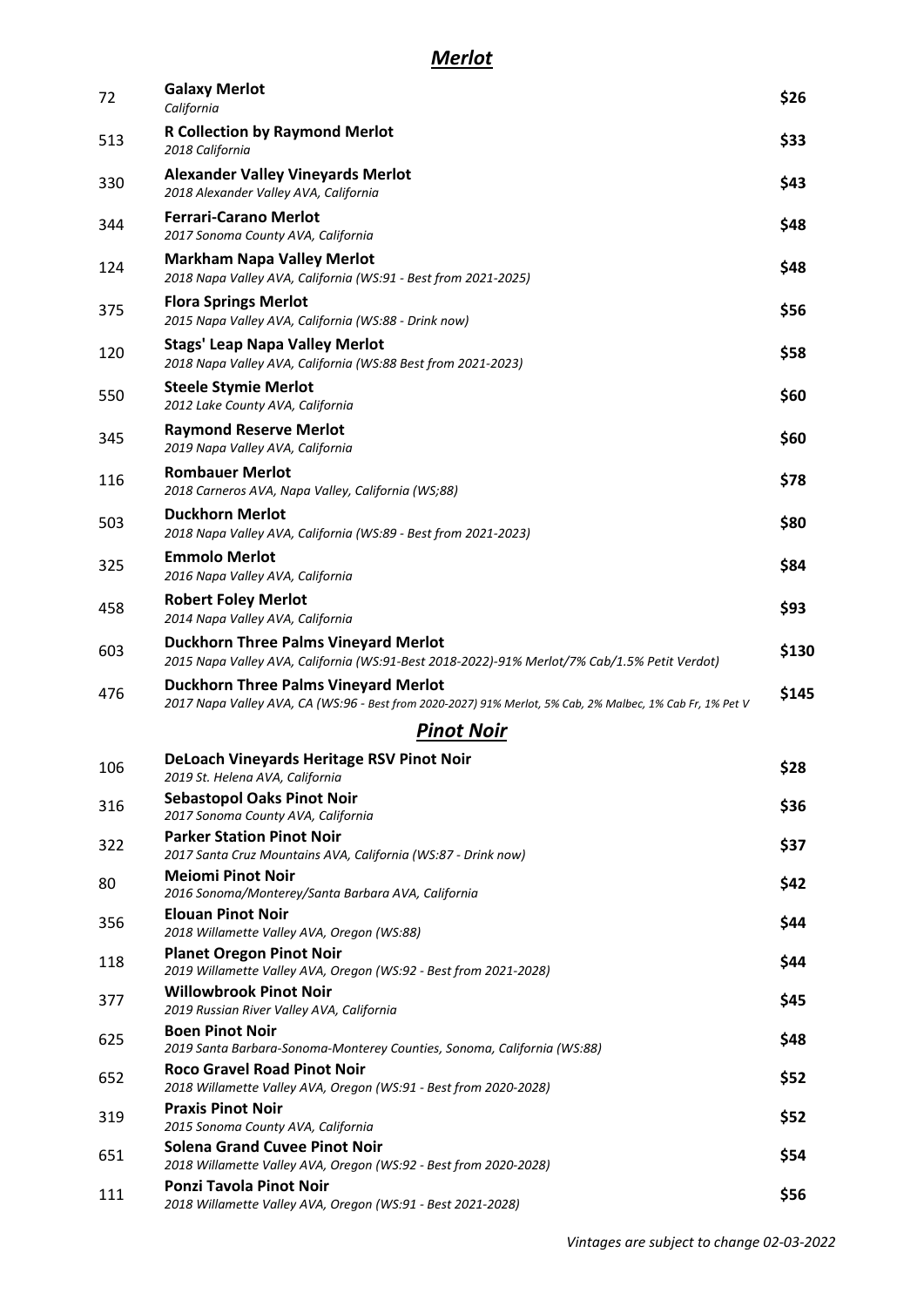| 523 | <b>Louis Latour Marsannay Rouge</b><br>2018 Marsannay AOC, Cote De Nuits, Burgundy, France (WS:91 - Best 2021-2028)                                         | \$57  |
|-----|-------------------------------------------------------------------------------------------------------------------------------------------------------------|-------|
| 544 | <b>Failla Sonoma Coast Pinot Noir</b><br>2015 Sonoma Coast AVA, California (WS:88)                                                                          | \$59  |
| 613 | <b>Chanson Marsannay Pinot Noir</b><br>2017 Marsannay AOC, Cotes De Nuits, Burgundy, France (WS:90 - Best 2019-2027)                                        | \$60  |
| 653 | <b>Loveblock Pinot Noir</b><br>2018 Central Otago, New Zealand (WS:93 - Best from 2019-2033)                                                                | \$62  |
| 347 | Lingua Franca AVNI Pinot Noir<br>2016 Willamette Valley AVA, Oregon (WS:92 - Best from 2018-2024)                                                           | \$68  |
| 460 | <b>Cristom Mt. Jefferson Pinot Noir</b><br>2018 Willamette Valley AVA, Oregon                                                                               | \$69  |
| 352 | Gregory James Pinot Noir Bacigalupi Vineyard<br>2017 Russian River Valley AVA, California                                                                   | \$69  |
| 480 | <b>Evesham Wood Pinot Noir Le Puits Sec</b><br>2018 Eola-Amity Hills, Willamette Valley, Oregon                                                             | \$70  |
| 640 | <b>Ponzi Pinot Noir Laurelwood District</b><br>2017 Laurelwood District AVA, Willamette Valley, Oregon (WS:93, Best from 2021-2028)                         | \$70  |
| 486 | Le Cadeau Red Label Pinot Noir<br>2019 Chehalem Mountains, Willamette Valley AVA, Oregon                                                                    | \$71  |
| 455 | <b>Escarpment Pinot Noir</b><br>2017 Martinborough, New Zealand (WS:91 - Drink now-2029)                                                                    | \$72  |
| 359 | <b>Fiddlehead Cellars Fiddelstix 728 Pinot Noir</b><br>2012 Santa Rita Hills AVA, California                                                                | \$73  |
| 365 | <b>Chauvenet-Chopin Cotes De Nuits-Villages Pinot Noir</b><br>2013 Cotes De Nuits-Villages AOC, Burgundy, France                                            | \$73  |
| 452 | <b>Chehalem Reserve Pinot Noir</b><br>2015 Willamette Valley AVA, Oregon (Single Vineyard Bottling) (WS:90 - Best from 2017-2021)                           | \$79  |
| 576 | <b>Complant Soberanes Vineyard Pinot Noir</b><br>2018 Santa Lucia Highlands, California                                                                     | \$82  |
| 552 | <b>Bethel Heights Aeolian Pinot Noir</b><br>2018 Eola-Amity Hills, Willamette AVA, Oregon (WS:92 - Best from 2021-2028)                                     | \$85  |
| 617 | Laird Family Estate Ghost Ranch Pinot Noir<br>2016 Carneros, Sonoma AVA, California                                                                         | \$86  |
| 467 | <b>Elk Cove Mount Richmond Pinot Noir</b><br>2016 Willamette Valley AVA, Oregon (Single Vineyard Bottling) (WS:92 - Best from 2018-2024)                    | \$87  |
| 450 | <b>Lingua Franca The Plow Pinot Noir</b><br>2018 Eola-Amity Hills, Willamette Valley AVA, Oregon (WS:94 Best 2021-2029)                                     | \$88  |
| 357 | <b>Belle Glos Clark and Telephone Vineyard Pinot Noir</b><br>2016 Santa Maria Valley AVA, California (Single Vineyard Bottling) WS:90 - Best from 2018-2022 | \$89  |
| 351 | <b>Paul Hobbs Pinot Noir</b><br>2018 Russian River AVA, California (WS:93 - Best from 2020-2025)                                                            | \$90  |
| 547 | <b>Testify TeAwanga Pinot Noir</b><br>2018 Martinborough, New Zealand                                                                                       | \$91  |
| 572 | <b>Martinelli Zio Tony Ranch Pinot Noir</b><br>2018 Zio Tony Ranch, Russian River Valley AVA, California                                                    | \$92  |
| 601 | <b>Saintsbury Sundawg Ridge Vineyard Pinot Noir</b><br>2015 Sundawg Ridge Vineyard, Russian River AVA, Sonoma, California (WS:88 - Best 2018-2024)          | \$94  |
| 568 | <b>Bethel Heights Casteel Pinot Noir</b><br>2018 Eola-Amity Hills, Willamette AVA, Oregon                                                                   | \$99  |
| 634 | <b>Domaine Serene Evanstad Reserve Pinot Noir</b><br>2017 Willamette Valley AVA, Oregon (WS:93 - Best from 2020-2027)                                       | \$109 |
| 427 | <b>Beaux Freres Pinot Noir</b><br>2014 Beaux Freres Vineyard, Willamette Valley AVA, Oregon (WS:95 - Best from 2016-2024)                                   | \$130 |
| 557 | <b>Sea Smoke Pinot Noir "TEN"</b><br>2019 Santa Rita Hills AVA, California (100% Pinot Noir)                                                                | \$135 |
| 540 | Kosta Browne Santa Lucia Highlands Pinot Noir<br>2011 Santa Lucia Highlands AVA, California (WS:90 - Best from 2013-2022)                                   | \$140 |
| 524 | Domaine de la Vougeraie Pommard Les Petits Noizons<br>2017 Pommard AOC, Burgundy, France (WS:90 - Best from 2021-2035)                                      | \$145 |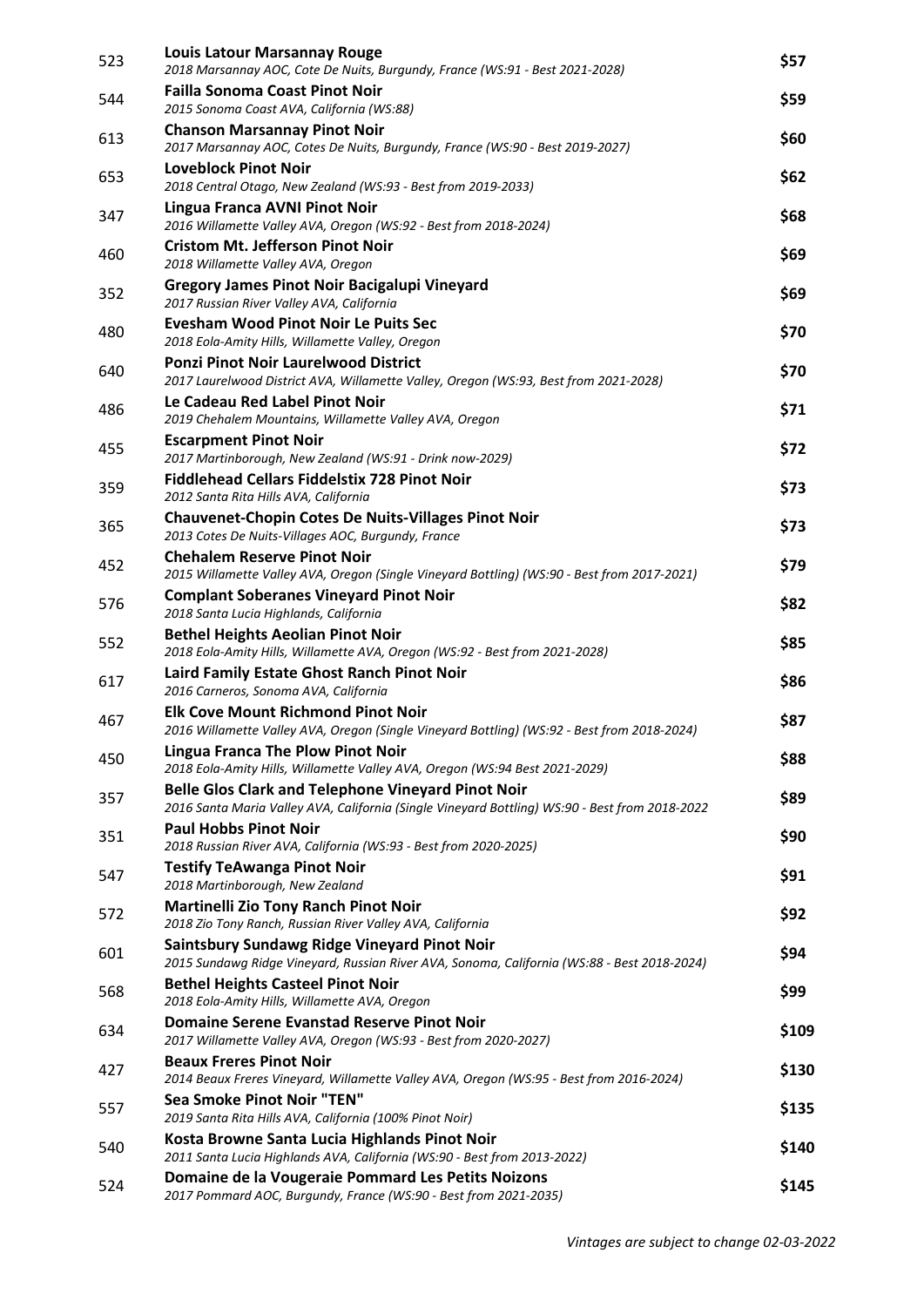## *Syrah / Shiraz*

| 495 | <b>Thorn-Clarke Shotfire Shiraz</b><br>2015 Barossa Valley, Australia (WS:90 - Best from 2017-2027)                                                | \$43  |
|-----|----------------------------------------------------------------------------------------------------------------------------------------------------|-------|
| 644 | <b>First Drop Mother's Milk Shiraz</b><br>2018 Barossa Valley, Australia (WS:92 - Best from 2020-2030)                                             | \$45  |
| 645 | <b>Torbreck Woodcutters Shiraz</b><br>2018 Barossa Valley, Australia                                                                               | \$52  |
| 320 | Alexandria Nicole Jet Black Syrah<br>2016 Horse Heaven Hills Jet Black Destiny Ridge Vineyard, Col Valley, WA (WS:93-Best 2019-2026)               | \$54  |
| 530 | <b>Penfolds Bin 28 Shiraz</b><br>2017 Kalimna Vineyard, South Australia (WS:92 - Best from 2020-2034)                                              | \$57  |
| 520 | <b>Tooth &amp; Nail "The Glutton" Syrah</b><br>2014 Paso Robles AVA, California - 71% Syrah/23% Petite Sirah                                       | \$58  |
| 459 | <b>Stolpman Vineyards Estate Grown Syrah</b><br>2013 Ballard Canyon AVA, Santa Ynez Valley, California                                             | \$59  |
| 639 | <b>Mollydooker The Boxer Shiraz</b><br>2018 South Australia (WS:90 - Best 2020-2030)                                                               | \$60  |
| 489 | <b>K Vintners Motor City Kitty Syrah</b><br>2013 Walla Walla Valley AVA, Washington                                                                | \$65  |
| 451 | <b>Mollydooker Blue Eyed Boy Shiraz</b><br>2019 McClaren Valle, Australia (WS:94 - Best from 2021-2046)                                            | \$85  |
| 637 | <b>Lewis Alec's Blend</b><br>2016 Napa Valley AVA, CA (WS:93 - Best from 2020-2026) -61% Syrah/38% Merlot/1% Petite Sirah                          | \$94  |
| 432 | <b>Two Hands Bella's Garden Shiraz</b><br>2017 Barossa Valley, Australia (WS:88)                                                                   | \$97  |
| 490 | <b>Ron Thorn Shiraz</b><br>2014 Barossa Valley, Australia (WS:92 Best 2017-2023)                                                                   | \$105 |
| 578 | <b>Mollydooker Carnival of Love Shiraz</b><br>2018 South Australia (WS:93 - Best from 2020-2035)                                                   | \$125 |
| 364 | <b>Shafer Relentless (Syrah blend)</b><br>2012 Stag's Leap District, Napa Valley AVA, CA (WS:94 - Best from 2015-2028) -89% Syrah/11% Petite Sirah | \$132 |
| 440 | <b>Penfolds Shiraz RWT Bin 798</b><br>2017 Barossa Valley, Australia (WS:96 - Best from 2020-2034)                                                 | \$190 |
| 413 | <b>Penfolds Grange Shiraz</b><br>2008 South Australia (WS:100 - Best from 2013-2040)                                                               | \$950 |
|     | <b>Petite Sirah</b>                                                                                                                                |       |
| 326 | La Storia Petite Sirah by Trentadue<br>2017 Alexander Valley AVA, Sonoma, CA (Best from 2019-2028)                                                 | \$53  |
| 615 | Lava Cap Petite SIrah<br>2010 El Dorado AVA, California                                                                                            | \$55  |
| 102 | <b>Stag's Leap Petite Sirah</b><br>2017 Napa Valley AVA, California                                                                                | \$72  |
| 488 | <b>Neal Family Rutherford Dust Petite Syrah</b><br>2010 Rutherford Dust Vineyards, Rutherford AVA, California                                      | \$72  |
| 631 | <b>Orin Swift Machete</b><br>2015 California AVA (Petite Sirah/Syrah) (WS:92 - Best from 2018-2027)                                                | \$80  |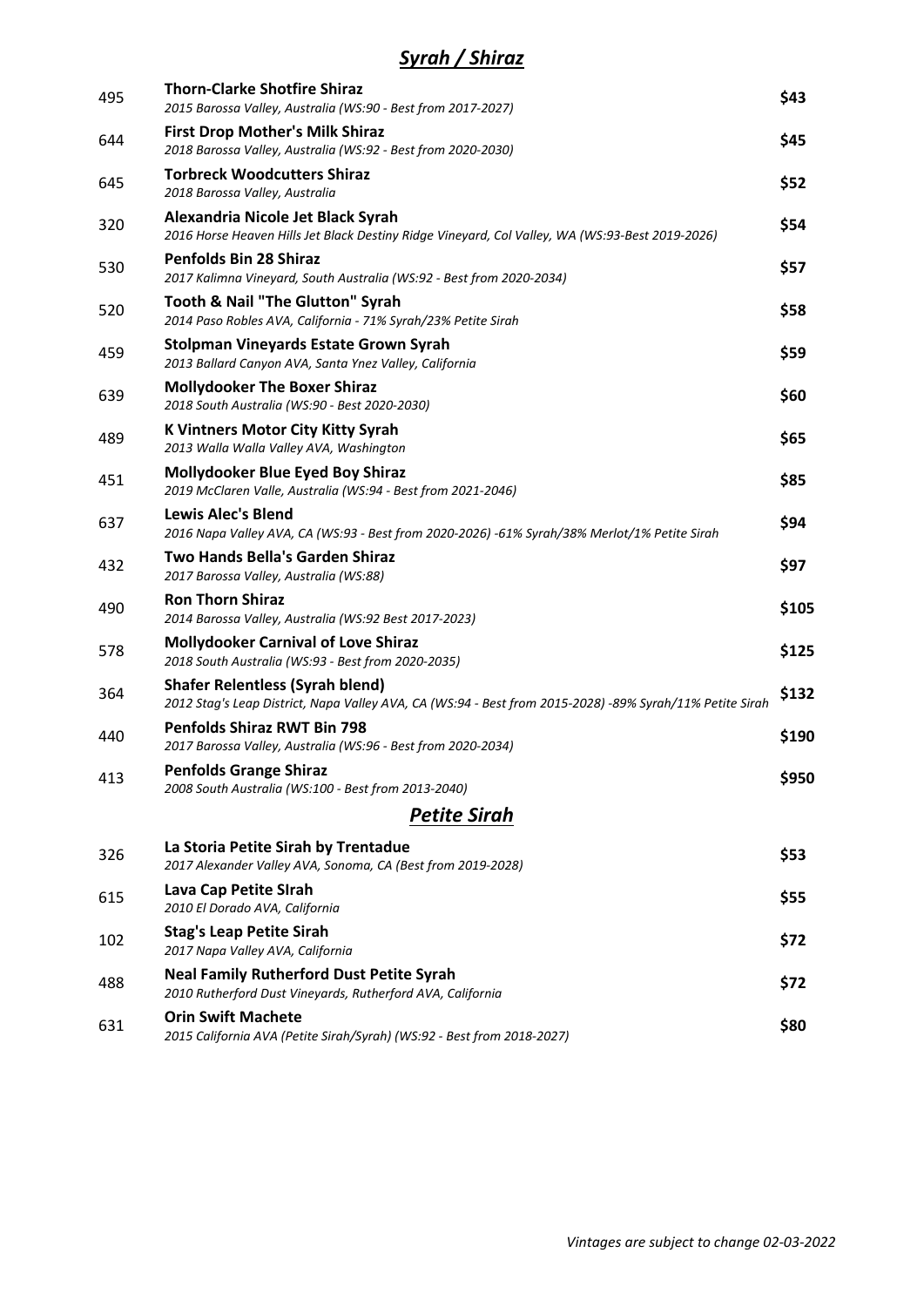## *Zinfandel*

| 419 | Dry Creek Vineyard Heritage Vines Zinfandel<br>2014 Dry Creek Valley AVA, California                                                                     | \$43 |
|-----|----------------------------------------------------------------------------------------------------------------------------------------------------------|------|
| 114 | Seghesio Sonoma Zinfandel<br>2019 Sonoma County AVA, California (WS:92 - Best from 2021-2028)                                                            | \$44 |
| 117 | Klinker Brick Old Vine Zinfandel<br>2017 Lodi AVA, California                                                                                            | \$44 |
| 374 | 1000 Stories Bourbon Barrel Aged Zinfandel<br>2020 Mendocino AVA, California                                                                             | \$44 |
| 354 | Ancient Peaks Santa Margarita Ranch Zinfandel<br>2017 Paso Robles AVA, California                                                                        | \$46 |
| 604 | <b>Carol Shelton Wild Thing Zinfandel</b><br>2018 Mendocino AVA, California (WS:91 - Best 2021-2028)                                                     | \$48 |
| 622 | <b>Wine Guerilla Zinfandel</b><br>2018 Russian River Valley AVA, Sonoma, California                                                                      | \$49 |
| 409 | <b>Kokomo Dry Creek Zinfandel</b><br>2019 Dry Creek Valley, Sonoma, California                                                                           | \$52 |
| 420 | <b>Bedrock Old Vine Zinfandel</b><br>2018 California (WS:90 - Best from 2020-2024)                                                                       | \$57 |
| 628 | <b>Gregory James Old Vine Zinfandel Carreras Ranch</b><br>2015 Dry Creek AVA, Sonoma, California                                                         | \$58 |
| 647 | <b>Turley Old Vines Zinfandel</b><br>2018 Napa Valley AVA, California                                                                                    | \$65 |
| 462 | <b>Seghesio Old Vine Zinfandel</b><br>2017 Sonoma County AVA, California (WS:90 - Best from 2020-2029)                                                   | \$69 |
| 477 | <b>Mount Peak Rattlesnake Zinfandel</b><br>2014 Napa Valley AVA, California                                                                              | \$74 |
| 328 | Orin Swift Eight Years in the Desert (Zinfandel Blend)<br>2018 Napa Valley AVA, California (WS:91-Best 2020-2025-(Zinfandel/Syrah/Petite Sirah/Grenache) | \$76 |
| 620 | The Crane Assembly Disciples (Zinfandel blend)<br>2016 Napa Valley AVA, California (76% Zin/13% Charbono/6% Grenache/5% Petite Sirah)                    | \$78 |
| 500 | Seghesio Rockpile Zinfandel<br>2017 Sonoma AVA, California (WS:93 - Best from 2021-2029)                                                                 | \$86 |
| 504 | Martinelli Giuseppe & Luisa Zinfandel<br>2019 Giuseppe & Luisa Vineyard, Russian River Valley AVA, California                                            | \$90 |
|     | <b>Malbec</b>                                                                                                                                            |      |
| 66  | <b>Bodini Malbec</b><br>2020 Argentina                                                                                                                   | \$28 |
| 105 | <b>Aguaribay Malbec</b><br>2018 Mendoza, Argentina                                                                                                       | \$40 |
| 549 | <b>Agua de Piedra Malbec</b><br>2018 Argentina                                                                                                           | \$42 |
| 317 | <b>Decero Remolinos Vineyard Malbec</b><br>2017 Agrelo, Menzoa, Argentina (WS:91 - Best from 2019-2023)                                                  | \$45 |
| 348 | <b>Susana Balbo Signature Malbec</b><br>2017 Uco Valle, Mendoza, Argentina (WS:90 - Best from 2019-2024)                                                 | \$49 |
| 548 | <b>Mendel Malbec</b><br>2018 Mendoza, Argentina (WS:85)                                                                                                  | \$52 |
| 591 | Catena Zapata Alta Malbec<br>2016 Historic Rows, Mendoza, Argentina                                                                                      | \$82 |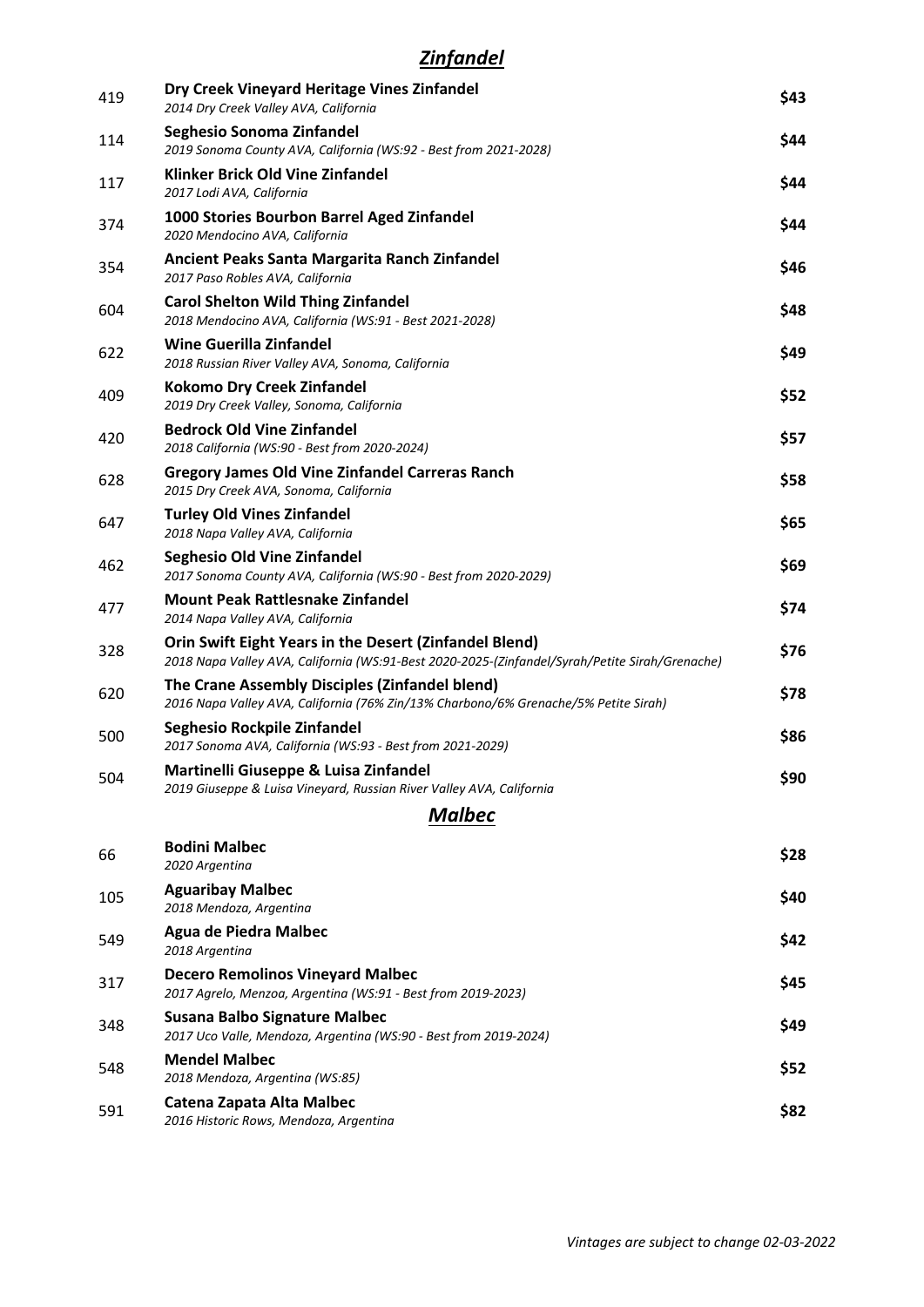#### *Spanish Reds*

| 589 | Luzon Verde Jumilla<br>2015 Jumilla DO, Spain (WS:89 - Best from 2019-2025) 100% Monastrell                                          | \$28  |
|-----|--------------------------------------------------------------------------------------------------------------------------------------|-------|
| 251 | <b>Cune Rioja Crianza</b><br>2017 Rioja, Spain (WS:91 Best from 2020-2025)                                                           | \$36  |
| 630 | <b>Bodegas Frontonio Garnache</b><br>2015 Spain (WS:88 - Best from 2018-2022) 100% Garnache                                          | \$41  |
| 535 | <b>Volver Tempranillo</b><br>2018 La Mancha DO, Spain (Single Vineyard)                                                              | \$44  |
| 350 | Viridiana Ribera del Duero<br>2016 Ribera del Duero, Spain                                                                           | \$44  |
| 424 | <b>Can Blau Montsant</b><br>2018 Montsant DO, Spain (WS:88 - Best from 2021-2025)                                                    | \$44  |
| 501 | Aster Ribera del Duero Crianza<br>2013 Ribera del Duero DO, Spain - 100% Tinta del Pais                                              | \$49  |
| 423 | <b>Finca Nas Blanc Pinord Clos Del Mas Priorat</b><br>2011 Priorat DOQ, Spain (Organic)                                              | \$52  |
| 542 | Remelluri Lindes de Remelluri Vinedos de Labastida Rioja<br>2015 Rioja, Spain (95% Tempranillo, 5% Garnacha                          | \$56  |
| 532 | La Rioja Alta Rioja Vina Ardanza Reserva<br>2012 Rioja, Spain (WS:91 Best from 2021-2026)                                            | \$62  |
| 598 | Juan Gil Jumilla Blue Label<br>2019 Jumilla, Spain (Monastrell/Cabernet/Syrah)                                                       | \$68  |
| 471 | <b>Can Blau Mas de Can Blau</b><br>2012 Montsant DO, Spain (WS:90 - Best from 2015-2022)                                             | \$75  |
| 507 | Aster "Finca El Otero" Ribera de Duero<br>2014 Ribera Del Duero DO, Spain (WS:92 - Best from 2020-2035) 100% Tinta del Pais - Decant | \$84  |
| 475 | R. Lopez de Heredia Vina Tondonia Reserva<br>2006 Rioja, Spain (WS:92 Best 2019-2021)                                                | \$110 |
| 584 | Sierra Cantabria Amancio Rioja<br>2004 Rioja, DOCa, Spain (WS:93 - Best after 2009) - 100% Tempranillo                               | \$180 |
| 583 | Sierra Cantabria Amancio Rioja<br>2001 Rioja, DOCa, Spain (WS:96 - Drink through 2015) - 100% Tempranillo                            | \$190 |
|     | <u>Italian Reds</u>                                                                                                                  |       |
|     | <b>Piedmont</b>                                                                                                                      |       |
| 416 | Fratelli Seghesio Barbera d'Alba<br>2019 Piedmont, Italy                                                                             | \$36  |
| 600 | Paitin Barbera d' Alba Serra<br>2018 Piedmont, Italy (WS:88 Best in 2021)                                                            | \$39  |
| 411 | <b>Azelia Nebbiolo Langhe</b><br>2018 Piedmont, Italy (WS:90 Best 2020-2025)                                                         | \$46  |
| 369 | Nebbiolo di Carema Riserva<br>2013 Carema DOC, Piedmont. Italy                                                                       | \$54  |
| 541 | <b>Rizzi Barbaresco</b><br>2010 Barbaresco DOCG, Piedmont, Italy (WS:88 - Best from 2014-2024)                                       | \$58  |
| 638 | <b>Franco Serra Barolo</b><br>2013 Barolo DOCG, Piedmont, Italy                                                                      | \$60  |
| 528 | <b>Terzetto Barolo</b><br>2014 Barolo DOCG, Piedmont, Italy                                                                          | \$72  |
| 425 | <b>Aurelio Settimo Rocche Barolo</b><br>2006 Barolo DOCG, Piedmont, Italy (WS:92 - Best from 2014-2030)                              | \$73  |
| 618 | Giacomo Fenocchio Bussia Barolo<br>2015 Barolo DOCG, Piedmont, Italy                                                                 | \$75  |
| 426 | <b>Domenico Clerico Barolo</b><br>2012 Barolo DOCG, Piedmont, Italy (WS:90 - Best from 2019-2030)                                    | \$78  |
| 492 | <b>Produttori del Barbaresco</b><br>2016 Barbaresco DOCG, Piedmont, Italy (WS:93 - Best from 2022-2038)                              | \$80  |
| 515 | Orlando Abrigo Vigna Montersino Barbaresco<br>2005 Barbaresco DOCG, Piedmont, Italy (WS:93 - Best after 2011)                        | \$88  |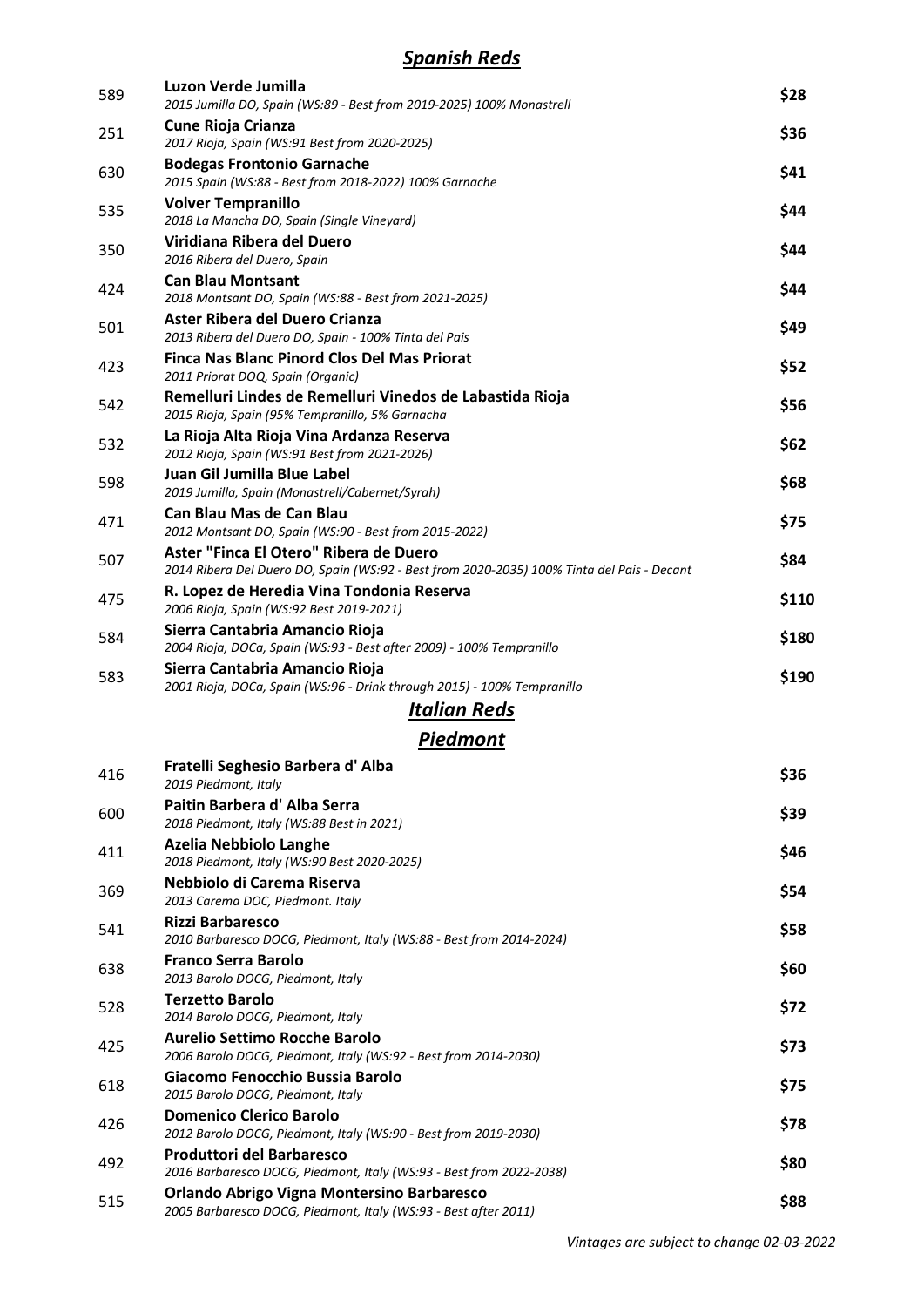| 510 | Paolo Scavino Barolo Ravera<br>2016 Piedmont, Italy (WS:95 Best 2023-2045)                                                                               | \$98  |
|-----|----------------------------------------------------------------------------------------------------------------------------------------------------------|-------|
| 485 | <b>Elio Altare Barolo</b>                                                                                                                                | \$108 |
|     | 2012 Barolo DOCG, Piedmont, Italy (WS:93 - Best from 2018-2033)                                                                                          |       |
| 605 | La Spinetta Vingeto Garretti Barolo<br>2010 Barolo DOCG, Piedmont, Italy (WS:93 - Best from 2016-2028)                                                   | \$112 |
|     | <b>Tuscany</b>                                                                                                                                           |       |
| 505 | <b>Banfi Centine Toscana Red Blend</b><br>2019 Toscana IGT, Italy (WS:87)                                                                                | \$32  |
| 635 | Roccamura Sangiovese Toscana<br>2015 Toscana IGT, Italy                                                                                                  | \$42  |
| 341 | Altesino Rosso di Altesino<br>2018 Toscana IGT, Italy                                                                                                    | \$45  |
| 508 | San Felice Chianti Classico<br>2019 Chianti Classico DOCG, Tuscany, Italy (WS:90 - Best from 2023-2030)                                                  | \$45  |
| 624 | <b>Villa Antinori Toscana Rosso</b><br>2013 Toscana IGT, Italy (WS:89-Best 2016-2022) - 55% Sangiovese/25% Cab/15% Merlot/5% Syrah                       | \$47  |
| 533 | Felsina "Berardenga" Chianti Classico<br>2013 Chianti Classico DOCG, Tuscany, Italy (WS:92 - Best from 2017-2024)                                        | \$52  |
| 614 | <b>Banfi Belnero</b><br>2013 Toscana IGT, Italy                                                                                                          | \$55  |
| 108 | Antinori Peppoli Chianti Classico<br>2018 Chianti Classico DOCG, Tuscany, Italy (WS:90 - Best from 2021-2024)                                            | \$56  |
| 496 | Camigliano Brunello do Montalcino<br>2014 Brunello di Montalcino DOCG, Tuscany, Italy (WS:90 - Best from 2022-2040)                                      | \$60  |
| 358 | Querceto di Castellina Gran Selezione Sei Chianti Classico<br>2016 Chianti Classico DOCG, Tuscany, Italy (WS:90 - Best from 2022-2033)                   | \$65  |
| 545 | Uccelliera Rapace Toscana<br>2013 Toscana IGT, Italy (WS:89 - Best from 2016-2019)                                                                       | \$71  |
| 511 | Mocali Brunello di Montalcino<br>2016 Tuscany, Italy (WS:94 - Best 2025-2050)                                                                            | \$78  |
| 323 | <b>Fontodi Chianti Classico</b><br>2013 Chianti Classico DOCG, Tuscany, Italy (Organic) (WS:89 - Drink now)<br><b>Banfi Brunello di Montalcino</b>       | \$81  |
| 367 | 2011 Brunello di Montalcino DOCG, Tuscany, Italy (WS:90 - Best from 2017-2025)                                                                           | \$95  |
| 429 | Capanna Brunello Di Montalcino<br>2012 Brunello Di Montalcino DOCG, Tuscany, Italy (WS:92 - Best from 2020-2033)<br>Poggio Antico Brunello di Montalcino | \$105 |
| 483 | 2012 Brunello di Montalcino DOCG, Tuscany, Italy (WS:93 - Best from 2020-2035)<br><b>Petrolo Galatrona</b>                                               | \$123 |
| 519 | 2006 Toscana IGT, Tuscany, Italy (WS:96 - Best after 2012) - 100% Merlot<br>Uccelliera Brunello do Montalcino Riserva                                    | \$160 |
| 484 | 2015 Brunello di Montalcino DOCG, Tuscany, Italy (WS:98 - Best 2024-2048)<br><b>Tenuta San Guido Sassicaia</b>                                           | \$180 |
| 442 | 2012 Bolgheri Sassicaia DOC, Tuscany, Italy (WS:93 - Best from 2019-2032)<br><b>Tenuta San Guido Sassicaia</b>                                           | \$250 |
| 985 | 2018 Bolgheri Sassicaia DOC, Tuscany, Italy (WS:96 - Best from 2025-2045) - 85% Cab/15% Cab Franc<br><b>Tenuta San Guido Sassicaia</b>                   | \$270 |
| 464 | 2016 Bolgheri Sassicaia DOC, Tuscany, Italy (WS:97 - Best from 2021-2043) - 85% Cab/15% Cab Franc                                                        | \$275 |
|     | <b>Other Italy</b>                                                                                                                                       |       |
| 623 | <b>Moletto Raboso</b><br>2008 Paive DOC, Treviso Province - Veneto Region, Italy                                                                         | \$32  |
| 627 | Corte Armano Valpolicella Ripasso<br>2017 Veneto, Italy                                                                                                  | \$45  |
| 588 | Tommaso Bussola Amarone della Valpolicella Classico<br>2014 Amarone Della Valpolicella DOC, Veneto, Italy                                                | \$96  |
| 473 | <b>Allegrini Amarone</b><br>2017 Amarone Della Valpolicella DOC, Veneto, Italy (WS:93 - Best from 2021-2030)                                             | \$113 |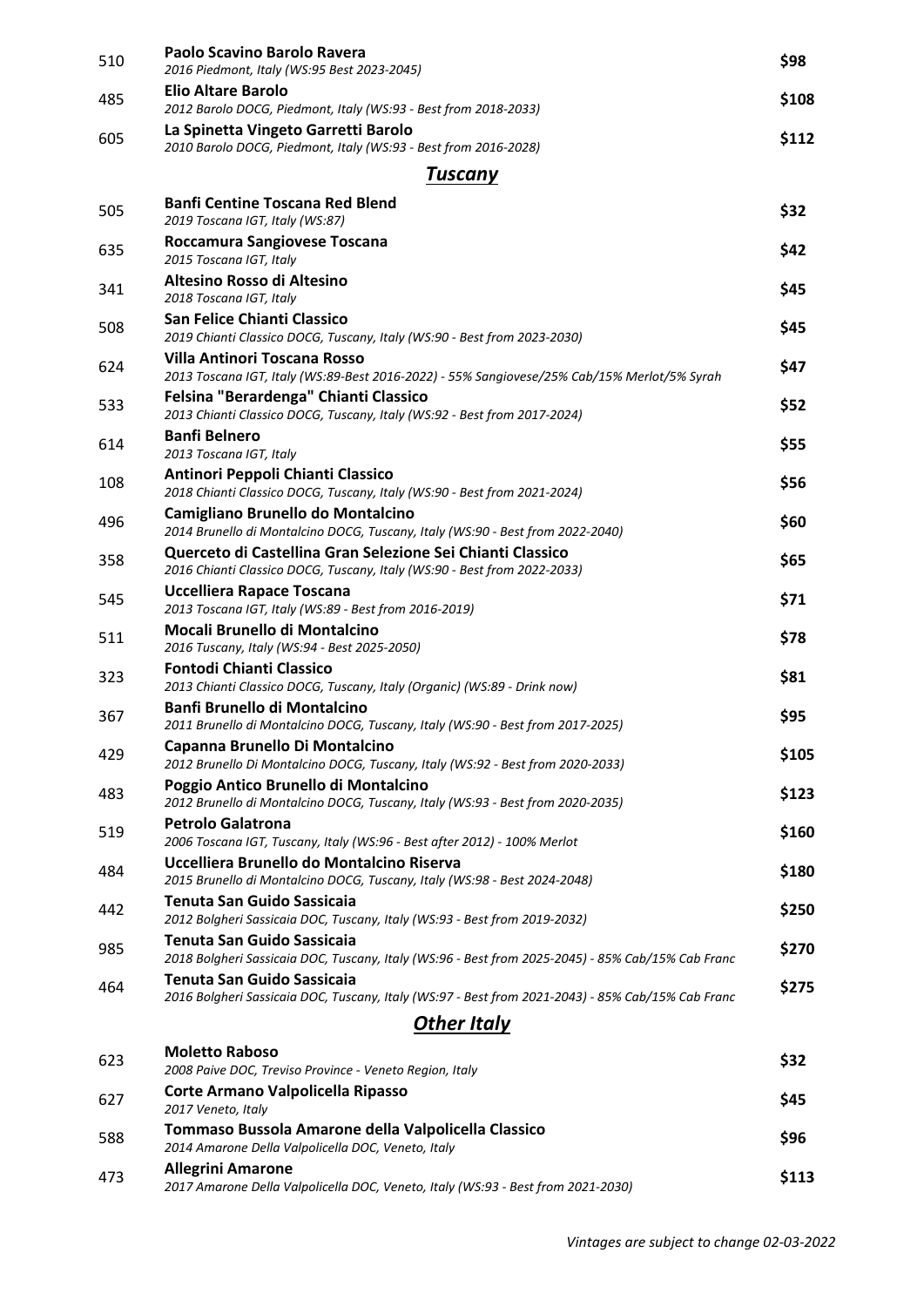# *French Reds*

# *Bordeaux*

| 376 | <b>Chateau Pey La Tour</b><br>2016 Bordeaux AOC, France                                                                            | \$36  |
|-----|------------------------------------------------------------------------------------------------------------------------------------|-------|
| 334 | <b>Chateau Les Millaux</b><br>2016 Bordeaux AOC, France                                                                            | \$40  |
| 514 | <b>Chateau de Francs Les Cerisiers Francs Cotes de Bordeaux</b><br>2015 Bordeaux AOC, France                                       | \$44  |
| 318 | <b>Chateau Marjosse</b><br>2016 Bordeaux AOC, France (WS:86 - Drink now - Merlot/Cabernet Sauvignon/Cabernet Franc/Malbec)         | \$45  |
| 629 | <b>Chateau Hourtin-Ducasse</b><br>2016 Haut-Medoc, Bordeaux, France                                                                | \$58  |
| 373 | Chateau Lynch Bages Echo de Lynch<br>2015 Pauillac AOC, Echo de Lynch, France (WS;89 - Best from 2019-2027)                        | \$66  |
| 417 | <b>Chateau Lafargue</b><br>2013 Pessac-Leognan AOC, France                                                                         | \$69  |
| 468 | <b>Chateau Paveil de Luze</b><br>2010 Margaux AOC, Cru Bourgeois, France (WS:89 - Best from 2013-2025)                             | \$71  |
| 607 | Chateau Malartic-Lagraviere La Reserve de Malartic<br>2015 Pessac-Leognan AOC, Bordeaux, France                                    | \$72  |
| 438 | Cheateau Lagrange Les Fiefs de Lagrange<br>2018 Saint-Julien AOC, Bordeaux, France (WS:90 - Best 2021-2028)                        | \$80  |
| 472 | <b>Chateau Fleur Cardinale</b><br>2016 St. Emilion AOC, France (WS:92 - Best from 2021-2034)                                       | \$105 |
| 570 | <b>Chateau Gloria</b><br>2015 Saint-Julien AOC, France (WS:93 - Best from 2023-2038)                                               | \$110 |
| 970 | <b>Chateau Gloria</b><br>2018 Saint-Julien AOC, France (WS:93 - Best from 2022-2035)                                               | \$110 |
| 974 | <b>Chateau Troplong Mondot</b><br>2008 Saint Emilion Premier Grand Cru Classe, France (WS:91 - Best from 2012-2018)                | \$115 |
| 463 | <b>Chateau Malartic-Lagraviere</b>                                                                                                 | \$120 |
| 487 | 2015 Pessac-Leognan AOC, Bordeaux, France (WS:92 - Best 2020-2028)<br><b>Chateau Talbot</b>                                        | \$120 |
| 436 | 2014 St. Julien, 4th Growth, France (WS:92 - Best from 2020-2030)<br><b>Chateau Monbousquet</b>                                    | \$125 |
| 441 | 2016 St. Emilion AOC, France (WS:94 - Best from 2022-2035)<br><b>Chateau d'Armailhac</b>                                           | \$128 |
| 447 | 2011 Pauillac AOC, 5th Growth, France (WS:90 - Best from 2015-2025) 57% Cab/27% Merlot/13% Cab Franc<br><b>Chateau Clerc Milon</b> | \$138 |
| 481 | 2011 Pauillac AOC, 5th Growth, France (WS:91 - Best from 2016-2026)<br><b>Chateau Angeles</b>                                      | \$150 |
| 479 | 2012 St.-Emilion Le Carillon d'Angelus, Grand Cru AOC, 2nd Wine, France<br><b>Chateau Branaire-Ducru</b>                           | \$160 |
| 402 | 2016 Saint-Julien AOC, 4th Growth, France (WS:96 - Best from 2024-2039)<br><b>Chateau Gruaud-Larose</b>                            | \$175 |
| 534 | 2015 Saint-Julien AOC, 2nd Growth, France (WS:92 - Best from 2021-2035)<br>Domaine de Chevalier- Pessac Leognan                    | \$179 |
| 526 | 2010 Pessac-Leognan AOC, Bordeaux, France (WS:93 - Best from 2015-2030)<br><b>Chateau Pontet-Canet</b>                             | \$210 |
|     | 2014 Pauillac AOC, 5th Growth, France (WS:93 - Best from 2020-2030)<br><b>Chateau Le Petit Mouton de Mouton Rothschild</b>         |       |
| 410 | 2014 Pauillac AOC, 1st Growth, 2nd Wine (WS:92 Best from 2020-2030)<br><b>Chateau Lynch Bages</b>                                  | \$220 |
| 518 | 2015 Pauillac, 5th Growth, France (WS:94 - Best from 2023-2038)                                                                    | \$245 |
| 940 | <b>Chateau Lynch Bages</b><br>2018 Pauillac AOC, 5th Growth, France (WS:97 - Best from 2025-2040)                                  | \$245 |
| 925 | <b>Chateau Leoville Las Cases</b><br>2010 Saint-Julien, 2nd Growth, France (WS:99 - Best from 2020-2040)                           | \$475 |
| 923 | <b>Chateau Mouton Rothschild</b><br>1995 Pauillac AOC, 1st Growth, France (WS:94 - Best after 2007)                                | \$650 |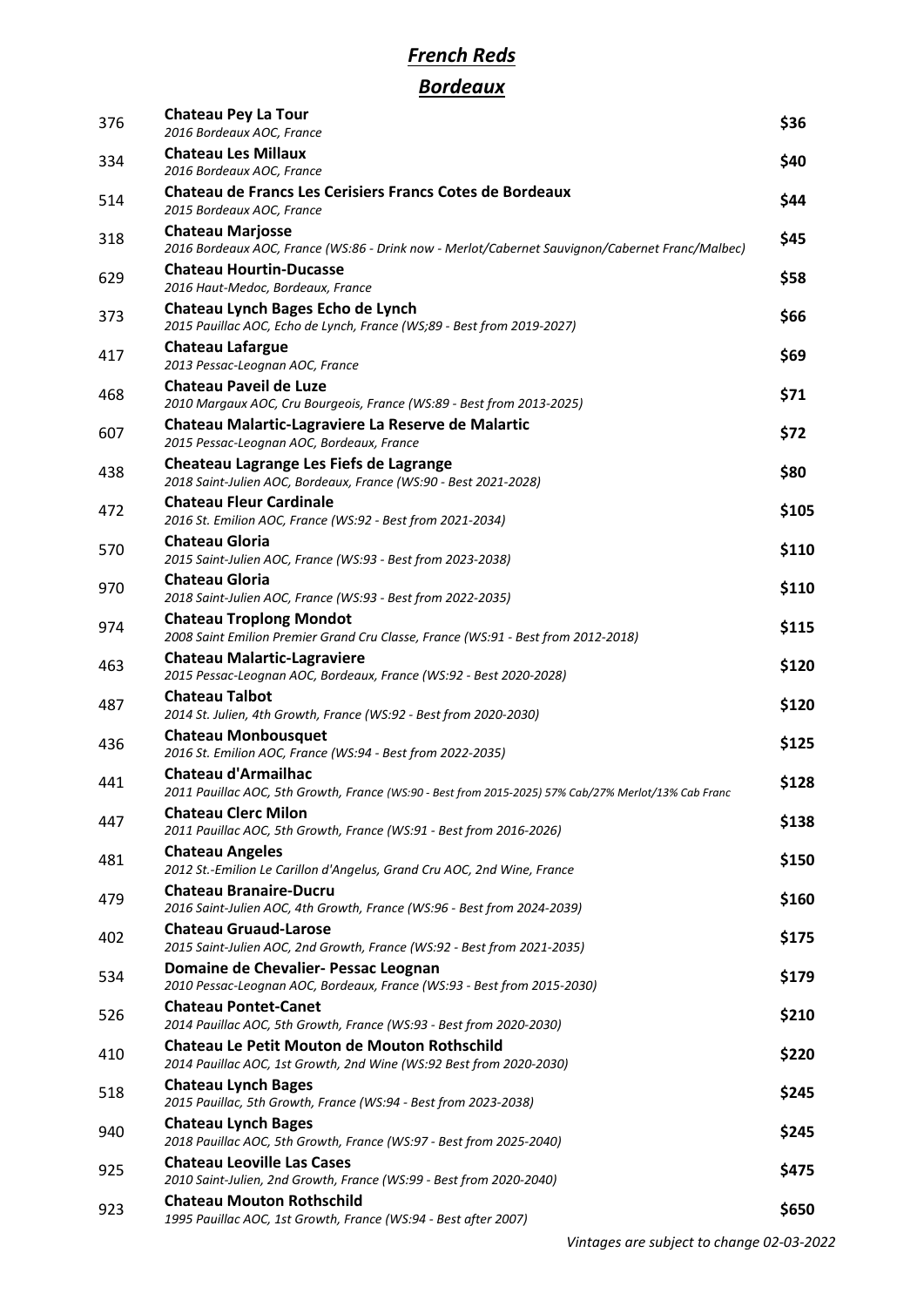| 927 | <b>Chateau Haut-Brion</b><br>2012 Pessac-Leognan AOC, 1st Growth, France (WS:95 - Best from 2018-2030)                                                               | \$700 |
|-----|----------------------------------------------------------------------------------------------------------------------------------------------------------------------|-------|
| 911 | <b>Chateau Margaux</b><br>1989 Margaux AOC, 1st Growth, France (WS:97 - Best from 2014-2025)                                                                         | \$750 |
| 916 | <b>Chateau Margaux</b><br>2003 Margaux AOC, 1st Growth, France (WS:95 - Best from 2018-2035)                                                                         | \$950 |
|     | <b>Burgundy</b>                                                                                                                                                      |       |
| 523 | <b>Louis Latour Marsannay Rouge</b><br>2018 Marsannay AOC, Cote De Nuits, Burgundy, France (WS:91 - Best 2021-2028)                                                  | \$57  |
| 613 | <b>Chanson Marsannay</b><br>2017 Marsannay AOC, Cotes De Nuits, Burgundy, France (WS:90 - Best 2019-2027)                                                            | \$60  |
| 365 | <b>Chauvenet-Chopin Cotes De Nuits-Villages</b><br>2013 Cotes De Nuits-Villages AOC, Burgundy, France                                                                | \$73  |
| 524 | Domaine de la Vougeraie Pommard Les Petits Noizons<br>2017 Pommard AOC, Burgundy, France (WS:90 - Best from 2021-2035)                                               | \$145 |
| 590 | Louis Latour Chambertin Cuvee Heritiers Latour<br>2006 Chambertin Grand Cru AOC, Cote de Nuits, Burgundy, France (WS:93-Best 2014-2030)                              | \$226 |
|     | <b>Rhone</b>                                                                                                                                                         |       |
| 453 | E. Guigal Cotes du Rhone (Rouge)<br>2010 Cotes du Rhone AOC, France (WS:89 - Drink now) -49% Syrah/48% Grenache/3% Mourvedre                                         | \$41  |
| 606 | <b>Domaine Chaume-Arnaud Vinsobres</b><br>2011 Vinsobres AOC, Rhone, France (WS:88 - Drink now)                                                                      | \$45  |
| 636 | <b>Domaine LaFond Lirac Roc-Epine</b><br>2013 Lirac AOC, Rhone, France (WS:90 - Best from 2016-2021)                                                                 | \$45  |
| 342 | Jean-Louis Chave Selection "Mon Coeur" Cotes du Rhone<br>2018 Cotes du Rhone AOC, Rhone, France (WS:89)                                                              | \$52  |
| 560 | Domaine de la Chardonniere Vacqueyras<br>2013 Vacqueyras AOC, Rhone, France (WS:88 - Best from 2017-2020)                                                            | \$60  |
| 537 | <b>E. Guigal Saint Joseph Rouge</b><br>2015 Rhone Valley AOC, Rhone, France (WS:93 - Best from 2020-2028)                                                            | \$63  |
| 422 | E. Guigal Chateauneuf du Pape<br>2013 Chateauneuf du Pape AOC, Rhone, France (WS:91 - Best from 2018-2027)                                                           | \$88  |
| 573 | <b>Chateau de St.-Cosme Cote-Rotie</b><br>2014 Cotie-Rotie AOC, Northern Rhone Valley, France                                                                        | \$108 |
| 612 | E. Guigal Cote Rotie Brune et Blonde<br>2014 Cote-Rotie AOC, Northern Rhone Valley, France (WS:92 - Best from 2018-2030)                                             | \$112 |
| 577 | E. Guigal Cote Rotie Brune et Blonde<br>2011 Cote-Rotie AOC, Northern Rhone Valley, France (WS:92 - Best from 2017-2027)                                             | \$115 |
| 935 | Bosquet des Papes "Chante Le Merle" Vieilles Vignes Chateauneuf du Pape<br>2012 Chateauneuf du Pape AOC, Rhone, France (WS:94 - Best from 2016-2028)                 | \$121 |
| 593 | Domaine du Vieux Telegraphe "La Crau" Chateauneuf du Pape<br>2011 Chateauneuf du Pape AOC, Rhone, France (WS:93-Best 2016-2026)-65% Grenache/15% Mourvedre/15% Syrah | \$135 |
| 531 | Clos des Papes Chateauneuf du Pape<br>2014 Chateauneuf-Du-Pape AOC, Rhone, France (WS:93 - Best from 2017-2030)                                                      | \$148 |
| 456 | Domaine de la Mordoree Chateauneuf du Pape<br>2014 Chateauneuf-Du-Pape AOC, Rhone, France (WS:92 - Best from 2017-2024)                                              | \$149 |
| 525 | Clos des Papes Chateauneuf du Pape<br>2018 Chateauneuf du Pape AOC, Rhone, France (WS:96 - Best from 2022-2038)                                                      | \$175 |
|     | <b>Other France</b>                                                                                                                                                  |       |
| 498 | <b>Clos La Coutale Cahors</b><br>2013 Cahors AOC, France (WS:85 - Drink now)                                                                                         | \$40  |
|     | Domaine de la Bastide Blanche                                                                                                                                        |       |

| 406 | Domaine de la Bastide Blanche     | \$55 |
|-----|-----------------------------------|------|
|     | 2013 Bandol AOC, Provence, France |      |